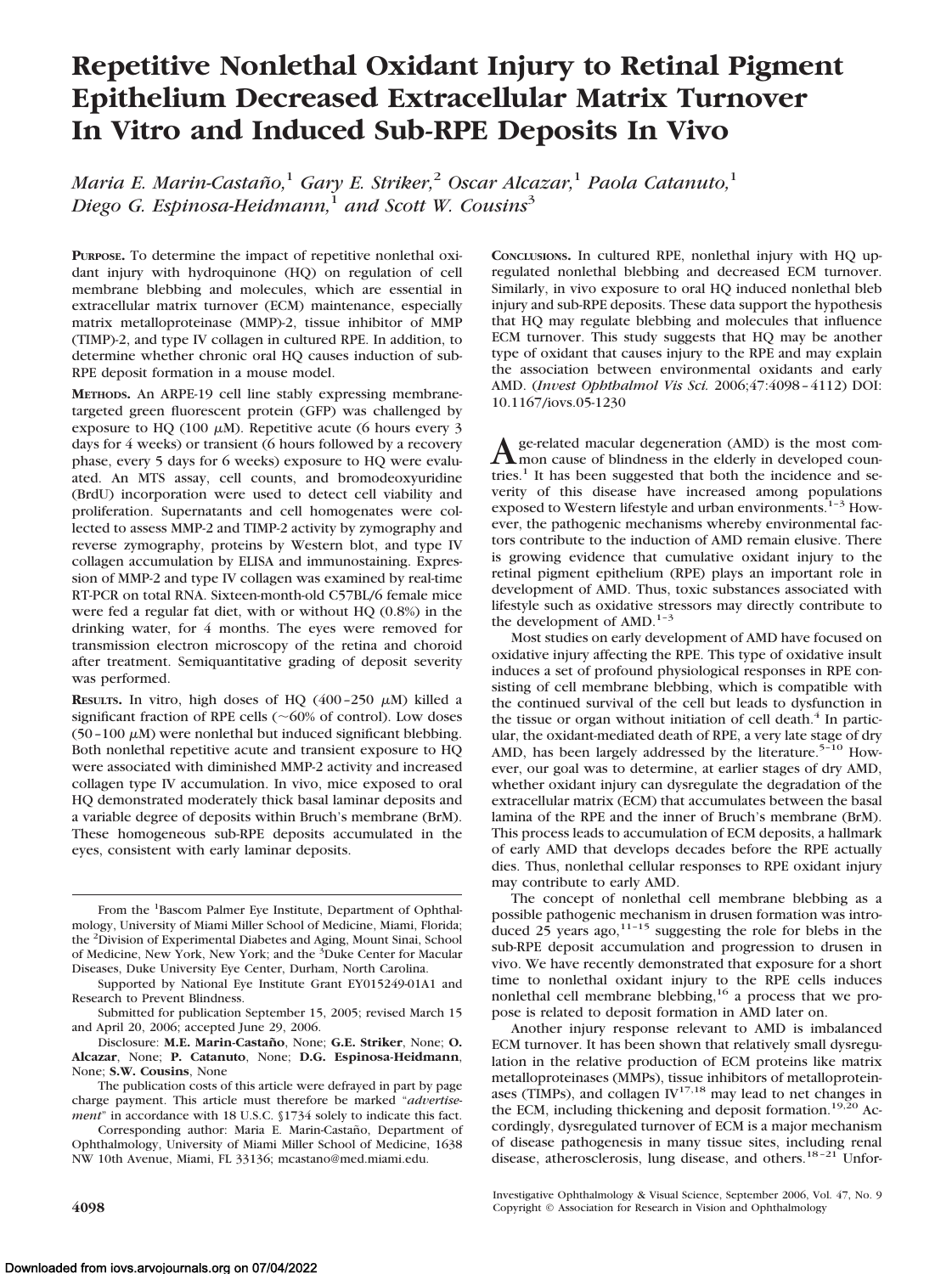tunately, minimal information is available concerning normal turnover in healthy BrM or imbalanced turnover in AMD.

Our group has recently demonstrated that sustained, a brief, nonlethal oxidant injury to the RPE induces a wide range of changes in gene expression, especially for those genes involved in regulation of extracellular matrix, $22$  and decreases MMP-2 activity without modification in collagen type IV accumulation.16 Therefore, the regulation of collagen synthesis and secretion by brief exposure to oxidants has been well documented in nonocular and ocular tissues.<sup>23-26</sup> However, minimal data are available regarding the role of prolonged nonlethal oxidant injury to the RPE in the regulation of ECM turnover.

To our knowledge, there is little information comparing differences in cellular responses in the setting of repetitive transient exposure to oxidant injury, like cigarette smoking, intense sunlight or the more sustained exposure to oxidants that may occur in diseases associated with circulating plasma oxidants. Accordingly, in the present study, the effect of repetitive, prolonged nonlethal oxidant injury in regulating cell membrane blebbing and molecules relevant to ECM accumulation (i.e., MMP-2, TIMP-2, and collagen type IV) was examined. We compared repetitive acute with repetitive transient exposure to oxidant stimuli and extended the in vitro observations to a more physiological environment, using the mouse model of dry AMD published by our laboratory.<sup>27-30</sup> We provided an alternative source of oxidant stimulus by replacing exposure to blue light with exposure to HQ in drinking water, and evaluated the impact of this compound on the development of sub-RPE deposits. In vitro, we found that both repetitive acute and transient oxidant injuries caused nonlethal blebbing, decreased release of active MMP-2 and increased collagen type IV accumulation. In addition, oxidant injury did not affect TIMP-2 activity and protein expression. None of these effects recovered to baseline after cessation of both the acute and the final transient oxidant exposure. In vivo, we observed accumulation of moderately dense homogeneous and granular material between the RPE and its basement membrane and occasional blebs. BrM was thickened with coated vesicles and membranous profiles, and basal laminar deposits (BLDs) with banded structures were often present. These results suggest that repetitive treatment with nonlethal oxidative stimulus favors accumulation of the sub-RPE deposits. These observations may be of relevance to AMD.

### **MATERIALS AND METHODS**

#### **Cell Culture Conditions**

ARPE-19 cells stably expressing green fluorescent protein (GFP) targeted to the inner leaflet of the plasma membrane (GFP-ARPE-19) were generated as described. $31$  ARPE-19 cells were split and then plated at subconfluent density onto T-75  $(75 \text{ cm}^2)$  flasks and grown to confluence in maintenance medium (Dulbecco's modified Eagle's medium-Ham's F12 (DMEM)/F12; 1:1 vol/vol) supplemented with 10% fetal bovine serum (FBS), 1 mM L-glutamine, 100  $\mu$ g/mL penicillin-streptomycin, and  $0.348\%$  Na<sub>2</sub>HCO<sub>3</sub> in a 10% CO<sub>2</sub> humidified air incubator at 37°C. All cell culture reagents were purchased from Invitrogen (Carlsbad, CA). The cells were then subcultured, propagated, and maintained in the same medium. For experiments, cells were seeded at subconfluent density in plates coated with 0.5 mg/mL collagen IV (Sigma-Aldrich, St. Louis, MO) and 0.5 mg/mL laminin (Invitrogen) mixed 1:1 vol/vol and grown to confluence.

### **Cell Viability Assay**

Confluent GFP-ARPE-19 cells were split and plated onto 96-well plates coated with collagen IV/laminin at a density of 10,000 cells per well. After 4 days, they were rendered confluent. At the time of confluence, the cells were prepared for the experiment by changing the maintenance medium to the assay medium (i.e., maintenance medium without phenol red) for 2 days. This medium was then replaced for 1 day with assay medium that was supplemented with 1% FBS instead of 10%. Subsequently, the medium was changed to the assay medium supplemented with 0.1% FBS. At this time, the cells were treated with different concentrations of hydroquinone (HQ: Sigma-Aldrich, St. Louis, MO) for 6 hours or 100  $\mu$ M HQ for different duration. The number of surviving cells was measured by cell counting (Coulter ZI cell counter; Beckman Coulter, Hialeah, FL), and by MTS (a tetrazolium salt) assay (Cell Titer 96 Aqueous One Solution kit; Promega, Madison, WI) after a 24-hour recovery period.

### **RPE Membrane Blebbing**

Confluent GFP-ARPE-19 cells were split and plated onto six-well plates coated with their matrix environment, collagen IV/laminin at a density of 200,000 cells per well. At the time of confluence, the cells were prepared for the experiment for 3 days, as described previously, and then incubated with or without 100  $\mu$ M HQ in assay medium supplemented with 0.1% FBS for 6 hours. After exposure to HQ, cells were examined under a fluorescence microscope (Axiophot; Carl Zeiss Meditec, Inc., Oberkochen, Germany).

#### **HQ Injury**

Cells were plated at subconfluent density  $(2 \times 10^5 \text{ cells})$  onto six-well plates coated with collagen IV/laminin. At the time of confluence, cells were prepared for the experiment as described in previous sections. At this time, 100  $\mu$ M HQ was added for 6 hours every 3 days for 4 weeks and/or for 6 hours (acute transient injury phase) followed by reassessment during the subsequent 6 to 72 hours (recovery phase) every 5 days for 6 weeks. Culture medium was withdrawn, and cells were washed two times with phosphate-buffered saline (PBS). After that, fresh assay medium supplemented with 0.1% FBS was added for 24 hours. Cells were harvested for protein and/or RNA assessment and for quantification of collagen type IV accumulation. Supernatants were also collected to measure MMP-2 and TIMP-2 protein expression and activity. Protein was quantified in all samples by the Bio-Rad method (Hercules, CA).

#### **RPE Cell Proliferation Assay**

Proliferation was determined by three different methods: MTS assay, cell count (as described previously), and quantitative cellular enzyme immunoassay (Biotrak; GE Healthcare, UK), using mAbs directed against bromodeoxyuridine (BrdU).

Cells were seeded in 96-well collagen-laminin–coated plates and treated with HQ as described in the HQ injury section. After that, the cells were labeled with 10  $\mu$ M BrdU (100  $\mu$ L/well) and incubated for 4 hours at 37°C. The cells were fixed, and genomic DNA was denatured by adding 200  $\mu$ L/well of blocking reagent (1:10) for 30 minutes at room temperature. Peroxidase-labeled anti-BrdU antibody (1:100) was added (100  $\mu$ L/well) and incubated for 90 minutes at room temperature. After the cells were washed three times, TMB (3, 3'5,5'tetramethylbenzydine) substrate solution was added (100  $\mu$ L/well) and incubated for 15 minutes at room temperature to elicit color. Optical density was measured using a microplate reader set at an absorbance wavelength of 450 nm. Absorbance values correlated directly to the amount of DNA synthesis and thereby to the number of proliferating cells in culture.

#### **MMP-2 Activity and Protein Expression**

Culture medium was collected 24 hours after treatment and then centrifuged at 13,000*g* for 30 minutes at 4°C. Insoluble material was removed, and the supernatant collected. Protein quantification was determined as described earlier, and MMP-2 activity and protein expression were assessed by zymography and Western blot, respectively, as described previously.16 Gels were analyzed by densitometry using ImageJ densitometry program (ver. 1.17; available by ftp at zippy.nimh.nih.gov/ or at http://rsb.info.nih.gov/nih-image; developed by Wayne Rasband, National Institutes of Health, Bethesda, MD), to determine relative MMP-2 activity. Each zymography assay was repeated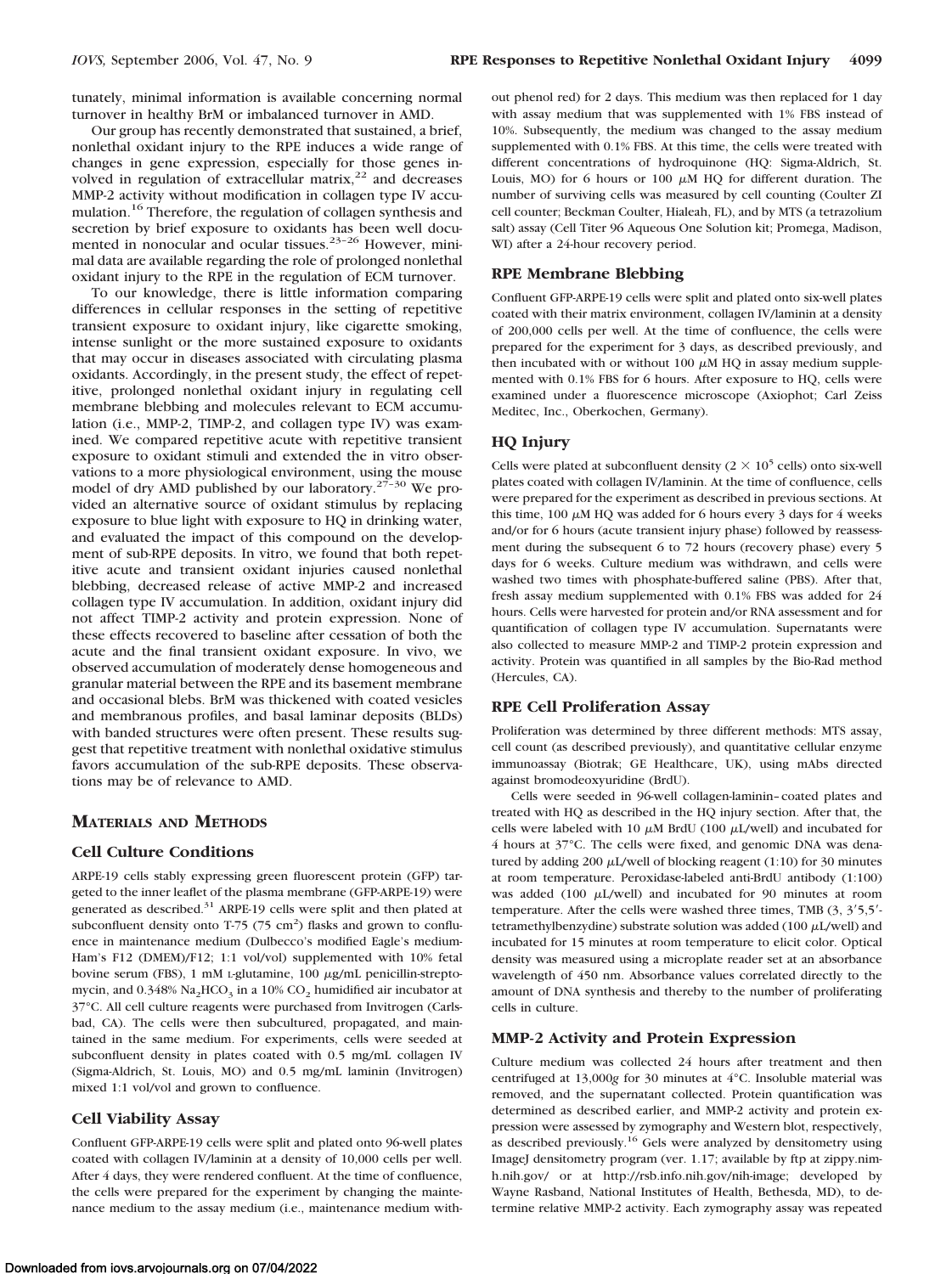at least three times. Inhibition of gelatinase activity was assayed by incubating gels with 1 mM EDTA, a specific metalloproteinase inhibitor (data not shown).

#### **Degradation of Active MMP-2 Induced by HQ**

We evaluated whether degradation of active MMP-2 induced by an oxidant might have caused decreased release of active MMP-2 into the supernatant. For this study, an equal amount of active MMP-2 was placed on top of cell culture inserts (BD Biosciences, Bedford, MA) and 100  $\mu$ M HQ was added for 6 and 24 hours. Then, medium was centrifuged at 15,000*g* for 30 minutes at 4°C, the supernatant collected and protein content determined by BCA assay. MMP-2 activity was assessed by gelatin zymography, using  $10 \mu$ g of protein from each sample.

#### **Reverse Zymography**

Culture medium was collected and centrifuged to remove cellular debris. Protein quantification was determined by BCA assay. Then, samples were diluted as needed in Laemmli's buffer and combined with an equal volume of Tris-glycine SDS (Novex, San Diego, CA).

For the sample buffer (Invitrogen Corp.),  $10 \mu$ g of protein extracts from each experimental condition were loaded. TIMP-1 standard was loaded on each gel (EMD Biosciences, Inc., San Diego, CA). Protein samples were electrophoresed at 75 V for 2.5 hours on a standard separating gel composed of 2.25 mg/mL porcine gelatin, 0.25 M Tris-HCl (pH 8.8),  $0.125\%$  SDS, 1  $\mu$ L/mL TEMED,  $0.4$  mg/mL ammonium persulfate, 15% acrylamide and 0.4% bisacrylamide, and 100 ng/mL proenzyme MMP-2 (EMD Biosciences, Inc.). A 4% stacking gel was used. After electrophoresis, gels were incubated in  $1 \times z$ ymogram renaturing buffer (Novex) with gentle agitation for 3 hours at room temperature, replacing the solution every hour. Then, the renaturing buffer was replaced with 100 mL  $1\times$  developing buffer (Novex). Gels were then incubated at 37°C overnight. Each gel was stained with 0.5% Coomassie Blue G250 in 30% methanol/10% acetic acid for 4 hours followed by four washes of destaining solution of 30% methanol/10% acetic acid for 1, 15, 30, and 60 minutes. Gels were further destained in 1% TritonX-100 solution for 1 hour and stored in distilled water until densitometry was performed. Gels were analyzed by densitometry using ImageJ 1.17 software as described earlier.

# **TIMP-2 Expression by Western Blot Analysis**

Culture medium was collected after due treatment, and then centrifuged at 13,000*g* for 30 minutes at 4°C. Insoluble material was removed and the supernatant collected. Protein quantification was determined by BCA protein assay. Ten micrograms of protein extracts from each experimental condition were denatured with SDS sample buffer followed by 5 minutes of boiling and then were resolved by 10% to 12% polyacrylamide gel (Novex). Proteins were transferred in  $1\times$ transfer buffer (25 mM Tris, 192 mM glycine, 0.1% SDS, 20% methanol [pH  $\sim$  8.4]) into a 0.45- $\mu$ M polyvinyl difluoride membrane (Immobilon-P; Millipore Corp., Billerica, MA), using a transfer cell (mini-PROTEAN II; Bio-Rad Laboratories, Inc., Hercules, CA) set at a constant voltage of 120 mV for 2 hours. Membranes were then blocked in a 5% nonfat dry milk TBS-T solution for at least 1 hour at room temperature. Incubation with the primary antibody (polyclonal anti-TIMP-2 antibody, 1 µg/mL; Chemicon International, Temecula, CA) proceeded overnight at 4°C. Membranes were washed four times with TBS-T, incubated with horseradish peroxidase-linked donkey anti-rabbit antibody (1:1000 dilution; Santa Cruz Biotechnology, Inc., Santa Cruz, CA) for 2 hours at room temperature and then washed four times with TBS-T. Immunoreactive bands were detected as described previously. Relative TIMP-2 band intensities were determined by the ImageJ 1.17 densitometry program.

# **MMP-2 mRNA Levels**

Total RNA was extracted and reverse-transcription was performed as previously described.16 Every sample was normalized to the 18S transcript content. The primer probe mixture was purchased from Applied Biosystems (ABI; Foster City, CA) and used as specified by the manufacturer. The standard curves for MMP-2, and 18S were generated with serially diluted solutions (0.001–100 ng) of mRNA from cultured RPE cells. PCR assays were conducted in duplicate for each sample. Data are expressed as a percentage of untreated cells and represent the mean  $\pm$  SEM of four independent experiments run in triplicate.

# **Assessment of Collagen Type IV**

Cell layers were collected after 24 hours of incubation, and an ELISA assay was performed as described.<sup>16</sup> Concentrations of collagen type IV standards were 0 to 3 ng/well. Three independent experiments were performed in duplicate. Final values were expressed as nanograms per 10<sup>5</sup> cells and results as a percentage of control (untreated cells).

# **Immunostaining for Collagen Type IV**

Changes in the cellular production of collagen type IV was also determined by immunostaining as in other studies. $32,33$  Confluent cells were split and plated at subconfluent density  $(1 \times 10^5)$  onto 24-well plates containing thin inserts (1.0  $\mu$ m) with collagen type IV/laminin. At the time of confluence, cells were treated with  $100 \mu M$  HQ, as described in the HQ injury section. Twenty-four hours after the last injury, cells were washed two times with PBS, fixed with 2% paraformaldehyde for 10 minutes at room temperature, and permeabilized with 1% Triton X-100. After blocking with 5% BSA, they were incubated with antibody against human collagen IV diluted 1:200 (Biodesign International, Saco, ME) overnight at 4°C, followed by application of an Alexa Fluor goat anti-rabbit IgG diluted 1:500 (Invitrogen, Inc., Eugene, OR) for 2 hours at room temperature. Inserts were mounted and images examined under an fluorescence microscope (Axiophot; Carl Zeiss Meditec, Inc., Oberkochen, Germany). Collagen intensity was measured from  $20\times$ magnification digital images (Photoshop 6.0; Adobe Systems, Inc., Mountain View, CA) as described in other studies. $32,33$  Results are expressed as a percentage of the control (untreated cells).

### **Type IV Collagen mRNA Levels**

mRNA for collagen  $\alpha$ 1 (IV) and glyceraldehyde-3-phosphate dehydrogenase (GAPDH) were quantified by real-time polymerase chain reaction (PCR; Prism 7700; ABI). The forward and reverse primers (Invitrogen-Gibco BRL) and probes (*Taq*Man; Perkin-Elmer Biosystems, Wellesley MA) for each molecule were 5'-ACTCTTTTGTGATGCA-CACCA-3', 5'-AAGCTGTAAGCGTTTGCGTA-3' and 5'-AATGGCG-CACTTCTAAACTCCTCCAGGCAGG-3' [collagen α1(IV)]; 5'-TTCCAG-GAGCGAGATCCCT-3', 5'-CACCCATGACGAACATGGG-3', and 5'-CCCAGCCTTCTCCATGGTGGTGAA-3 (GAPDH). The probe sequence for each transcript was chosen over an exon–intron junction to prevent amplification of genomic DNA. The 5'-end of the collagen probe was labeled with the reporter dye tetrachloro-6-carboxyfluorescein (TET), and the 5'-end of the GAPDH probe was labeled with 6-carboxyfluorescein (6-FAM). The 3'-ends of all probes were labeled with the quencher dye 6-carboxyfluorescein (TAMRA). The PCR reaction contained 100 nM (GAPDH) or 80 nM (collagen) probe, 300 nm/L both primers master mix (*Taq*Man Universal PCR Master Mix; Perkin-Elmer), including 300  $\mu$ m/L dNTP, 2.5 mM MgCl<sub>2</sub>, 0.5 U of AmpErase UNG, and 1.25 U of DNA polymerase (Ampli-*Taq* Gold). Reactions were performed in optical 96-well reaction plates covered with optical caps (Perkin-Elmer). Amplification cycles were 95°C for 10 minutes, followed by 40 cycles at 95°C for 15 seconds and at 60°C for 1 minute. Signals for collagen in each sample were standardized against the GAPDH mRNA signal. All measurements were performed in duplicate. As standards, each PCR was run on a fivefold dilution range of 2 pg of plasmid containing the appropriate template.

#### **Mice**

Sixteen-month-old, female C57BL/6 mice (National Institute of Aging, Bethesda, MD) were used in the study. All experiments were conduced according to the ARVO Statement for the Use of Animals in Ophthalmic and Vision Research.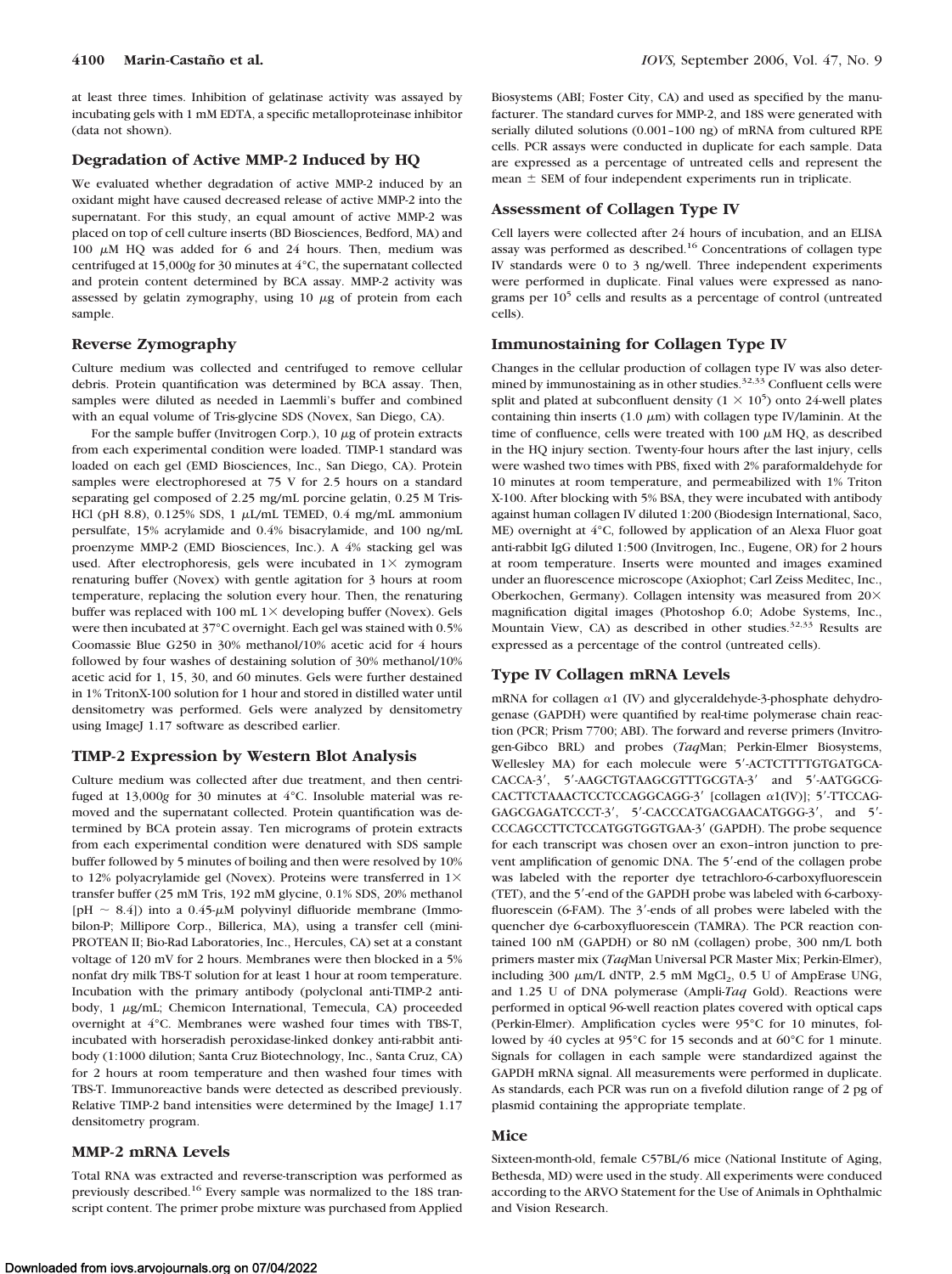To evaluate the effect of HQ on sub-RPE deposit formation, two groups of mice were studied: mice on a regular fat diet (Diet 5001; PMI Nutrition International Test Diet, Richmond, IN) without HQ for 4 months ( $n = 6$ , group 1) and mice on regular fat diet with 0.8% HQ in drinking water for  $4$  months ( $n = 6$ , group 2). Mice had free access to food and water, were housed in plastic cages, and were kept on a 12-hour light– dark cycle. After treatment, eyes were removed for transmission electron microscopy of the retina and choroid.

#### **Serum Levels of HQ**

Blood samples (850  $\mu$ L) were removed by cardiac puncture and serum was obtained for determination of HQ concentration, using gas chromatography (National Medical Services, Willow Grove, PA).

#### **Transmission Electron Microscopy**

After enucleation, eyes were fixed in 3% glutaraldehyde and 2% paraformaldehyde in PBS overnight. Lens was removed, and the posterior segment (retina, choroids and sclera) was quadrisected to contain the perioptic nerve portion at the apex and the ciliary body at the base. The superotemporal quadrant of the retina, choroids, and sclera was submitted for electron microscopic sectioning. The tissue was fixed in 1% osmium tetroxide for 1 hour, rinsed in PBS, dehydrated in ethanol and then embedded in Spur's resin. Thick  $(0.5-1.0 \mu m)$  and ultrathin sections  $(0.1 \mu m)$  were cut on a microtome (Porter Blum MT-2; Sorvall, Newtown, CT), stained with 4% uranyl acetate and lead citrate. Then, the sections were examined with a transmission electron microscope (CX-100; JEOL, Tokyo, Japan).

#### **Semiquantitative Grading System**

For each animal, a single cross section was examined, and low-power transmission electron micrographs (i.e., magnification, ×7200) were made of the entire section, from the perioptic to the ciliary body portion (approximately 10 micrographs). Then, one representative high-power micrograph (i.e., magnification,  $\times$ 25,000) was made from each low-power section by an individual unaware of the experimental conditions and used for semiquantitative scoring. The high-power micrographs were graded by two independent examiners for the presence and severity of BLD. A severity score of 0 to 15 points was determined for each section by summation of the median scores of all the micrographs from a section on each of four different categories of abnormalities (from 0 –3 points for each): continuity of BLD (score: 0, no BLD16 months old; 1, occasional BLD16 months old i.e., focal nodule; 2, BLD16 months old, extending under fewer than two RPE cells; and 3, BLD16 months old extending under two or more RPE cells); maximum thickness of BLD (score: 0, no BLD; 1, flat BLD16 months old; 2, deposits thickness 25% of RPE cell cross-sectional thickness; and 3, deposit thickness  $\geq$ 25% of RPE cell cross-sectional thickness); nature of deposit content (score: 0, no BLD16 months old; 1, homogeneous BLD16 months old; 2, any banded structures within BLD16 months old; and 3, three or more banded structures within BLD16 months old); presence of BrM abnormalities (score: 0, no abnormalities; 1, collagenous thickening, no deposit; 2, thickening with circular profiles or nonspecific debris; and 3, presence of basal linear deposits represented as banded structures, granular material or membranous debris); and assessment of other choriocapillaris endothelial damage or invasion (score 0, no alterations; 1, loss of fenestrations; 2, loss of fenestrations and thickening; and 3, choriocapillaris invasion into BrM). BrM thickness was also directly measured in three different standardized locations in each image and then averaged to provide a mean score for that micrograph. The mean of 10 micrographs was used to assign and "average" BrM thickness for an individual specimen.

Groups were compared by determining the mean and standard deviations. A *t*-test was used for statistical analysis of differences. In addition, the frequency of BLD was determined using two different criteria. "Any BLD" was defined as the presence of any discrete focal nodule of homogeneous material of intermediate electron density between the RPE cell membrane and BrM in at least one micrograph

within a section. "Moderate BLD" was defined as the presence, in at least three micrographs, of the following: continuous BLD extending under two or more cells, deposit thickness equal to or greater than 25% of RPE cell cross-sectional thickness, or the presence of any banded structures within the BLD. Differences in the relative frequency were tested using  $\chi^2$  test  $(\chi^2)$ .

#### **Statistical Analyses**

All experiments were performed three to four times on cultured cells, with reproducible results. Data are expressed as a percentage of control. Results are the mean  $\pm$  SEM of three to four independent experiments, performed in duplicate or triplicate (as indicated). Oneway ANOVA and the Dunnett multiple comparison post-hoc tests were performed.

#### **RESULTS**

# **Lethal and Nonlethal Injury after Oxidant Exposure**

To determine the appropriate concentration and duration of exposure to HQ, concentration and time course of HQ exposure followed by determination of viability were performed in GFP-ARPE-19 cells. The number of surviving cells was measured by cell count 24 hours after oxidant injury with various concentrations of HQ applied for 6 hours. We found that high-dose HQ (400 – 250  $\mu$ M) killed a significant fraction of RPE cells ( $\sim$ 60% of control). However, concentrations of 100  $\mu$ M HQ or less were nonlethal within 24 hours (Fig. 1A). Comparable results were observed for cell viability measured by MTS and BrdU assays (data not shown). Thus, exposure to 100  $\mu$ M HQ or less for 6 hours was nonlethal.

Next, to determine the time course, we challenged the GFP-ARPE-19 cells with 100  $\mu$ M HQ at different times. Cell counts were performed 24 hours after initiating oxidant exposure for 6, 8, 10, 12, 16, 18, 24, 48, and 72 hours. As shown in Figure 1B, exposure to 100  $\mu$ M HQ resulted in RPE cell death only when present for more than 18 hours in the incubation medium, confirming previous reports of the relatively slow time course of HQ entrance and intracellular generation of oxidative reactants.<sup>34,35</sup> Based on these results, we focused our attention on the nonlethal concentration of 100  $\mu$ M HO and 6 hours of incubation time for the planned experiments in this study.

# **Induction of Blebbing in GFP-ARPE-19 Cells by Nonlethal and Lethal Oxidant Injury**

RPE cells are able to tolerate oxidative stress without initiation of cell death.4 These cells exhibit a distinct set of physiological responses, including cell membrane blebbing, when subjected to a nonlethal oxidative injury.<sup>4</sup>

The GFP-RPE-19 cells were used to evaluate membrane blebbing after exposure to nonlethal and lethal oxidant injuries. Figure 1D shows the extensive blebbing that occurs in GFP-RPE-19 cells after exposure to nonlethal concentrations of HQ for 6 hours. At 100  $\mu$ M HQ, small blebs were apparent on the surface of the plasma membrane (Fig. 1D). At HQ concentration greater than 250  $\mu$ M, many cells showed large protruding cell membrane blebs, as well as morphologic characteristics of cell death, such as cell shrinkage or detachment (data not shown).

# **Repetitive Oxidant Injury Did Not Induce Proliferation of RPE Cells**

To discard a possible effect of HQ on RPE cell proliferation, cells were monitored by MTS assay, cell count, and BrdU incorporation, as described in the Materials and Methods section. Repetitive acute exposure to 100  $\mu$ M HQ did not affect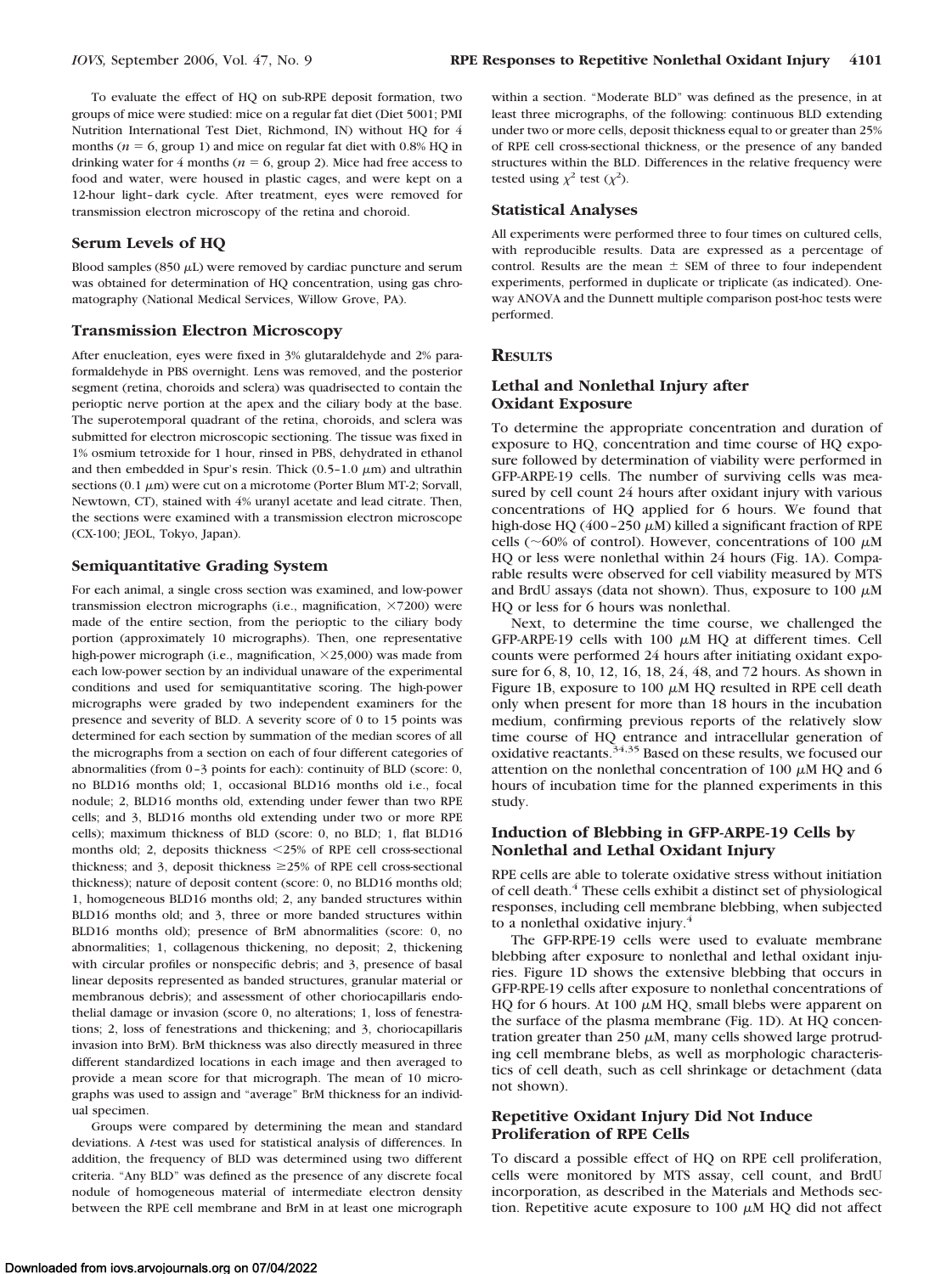

**FIGURE 1.** Concentration and time– response curves for cell count and induction of cellular changes in GFP-ARPE-19 cells. Confluent cells were exposed to various concentrations of HQ for 6 hours (A) or to  $100 \mu M$  HQ for different times (**B**) and then washed with PBS and incubated in assay medium (0.1% FBS) for 24 hours. Data are expressed as the percentage of control and are shown as the mean  $\pm$  SEM of results in three independent experiments run in triplicate. Statistical significance is indicated by  $*P < 0.05$  and  $*P < 0.01$  for comparison to the control. (**C**, **D**) Fluorescent GFP-ARPE-19 derived blebs before and after exposure to oxidant-mediated injury with HQ. Cells were exposed to 100  $\mu$ M HQ for 6 hours and observed immediately under a fluorescence microscope. (**C**) Control cells in which GFP is localized to the membrane (*arrows*). (**D**) The membrane blebs (*arrowheads*) and GFP were present in the membrane (*arrows*) after exposure to 100  $\mu$ M HQ. Magnification,  $\times$ 400.

the number of cells (Table 1). Therefore, there was no association with increased DNA synthesis (Table 1). Results observed for RPE cells that were repeatedly exposed to transient oxidant

were of a magnitude similar to those observed in cells exposed to acute oxidant (Table 1). In summary, there was no significant change in RPE cell proliferation after treatment with 100

 $10 \mu m$ 

**TABLE 1.** Effect of Repetitive Acute and Transient HQ Oxidant Injury on the Number of Cells and Proliferation of ARPE-19 Cells

|                                   | 1st Injury       | 2nd Injury      | 3rd Injury      | 4th Injury      |
|-----------------------------------|------------------|-----------------|-----------------|-----------------|
| Acute                             |                  |                 |                 |                 |
| Number of cells % of control      |                  |                 |                 |                 |
| Control                           | $100.0 \pm 1.3$  | $95.5 \pm 10.8$ | $96.6 \pm 6.3$  | $96.3 \pm 2.8$  |
| 6 hours                           | $107.7 \pm 11.4$ | $98.1 \pm 4.6$  | $92.1 \pm 5.7$  | $93.7 \pm 4.0$  |
| BrdU incorporation (% of control) |                  |                 |                 |                 |
| Control                           | $100.0 \pm 1.6$  | $96.5 \pm 5.7$  | $93.3 \pm 6.2$  | $90.6 \pm 5.8$  |
| 6 hours                           | $103 \pm 6.85$   | $99.9 \pm 10.3$ | $87.6 \pm 3.4$  | $88.0 \pm 7.4$  |
| Transient                         |                  |                 |                 |                 |
| Number of cells % of control      |                  |                 |                 |                 |
| Control                           | $100.0 \pm 1.3$  | $109.7 \pm 6.2$ | $113.6 \pm 2.8$ | $106.0 \pm 8.8$ |
| 6 hours                           | $101.0 \pm 5.9$  | $115.6 \pm 7.3$ | $102.9 \pm 5.3$ | $116.0 \pm 5.4$ |
| Control                           | $111.0 \pm 2.8$  | $113.8 \pm 6.1$ | $114.0 \pm 0.6$ | $113.3 \pm 3.2$ |
| 24 hours                          | $106.6 \pm 7.64$ | $104.6 \pm 2.9$ | $101.6 \pm 2.9$ | $119.0 \pm 5.8$ |
| Control                           | $106.1 \pm 2.05$ | $103.3 \pm 3.8$ | $102.1 \pm 5.1$ | $104.6 \pm 3.8$ |
| 48 hours                          | $114.2 \pm 2.8$  | $109.3 \pm 6.5$ | $101.0 \pm 4.4$ | $107.0 \pm 5.6$ |
| Control                           | $116.6 \pm 3.5$  | $107.1 \pm 2.6$ | $105.6 \pm 7.3$ | $117.3 \pm 7.0$ |
| 72 hours                          | $110.8 \pm 7.3$  | $112.3 \pm 5.7$ | $103.6 \pm 8.0$ | $110.0 \pm 5.2$ |
| BrdU incorporation (% of control) |                  |                 |                 |                 |
| Control                           | $100.0 \pm 0.2$  | $108.6 \pm 2.8$ | $109.6 \pm 5.0$ | $114.6 \pm 9.1$ |
| 6 hours                           | $103.4 \pm 2.9$  | $105.2 \pm 5.7$ | $114.0 \pm 6.1$ | $112.3 \pm 6.7$ |
| Control                           | $111.3 \pm 3.8$  | $109.3 \pm 5.3$ | $99.9 \pm 2.1$  | $116.4 \pm 2.9$ |
| 24 hours                          | $112.8 \pm 5.3$  | $107.0 \pm 5.9$ | $105.9 \pm 2.3$ | $104.2 \pm 8.2$ |
| Control                           | $110.5 \pm 5.8$  | $116.0 \pm 8.6$ | $107.0 \pm 5.4$ | $110.7 \pm 5.8$ |
| 48 hours                          | $113.2 \pm 7.3$  | $108.9 \pm 8.9$ | $105.6 \pm 2.4$ | $111.4 \pm 3.7$ |
| Control                           | $106.8 \pm 5.6$  | $115.6 \pm 2.0$ | $110.3 \pm 8.4$ | $119.6 \pm 3.4$ |
| 72 hours                          | $109.7 \pm 9.2$  | $112.0 \pm 5.1$ | $106.0 \pm 8.1$ | $108.7 \pm 4.4$ |

Cell count after the repetitive acute and transient protocols. In the acute protocol, cells were exposed to 100  $\mu$ M HQ for 6 hours every 3 days for 4 weeks. In the transient protocol cells were exposed to 100  $\mu$ M HQ for 6 hours followed by reassessment during the subsequent 24, 48, and 72 hours every 5 days for 6 weeks. BrdU incorporation shows cell proliferation during the repetitive acute and transient HQ oxidant-injury, evaluated by BrdU incorporation. The results were expressed as the percentage of the control (first injury; untreated cells) and shown as means  $\pm$  SEM of three independent experiments run in triplicate.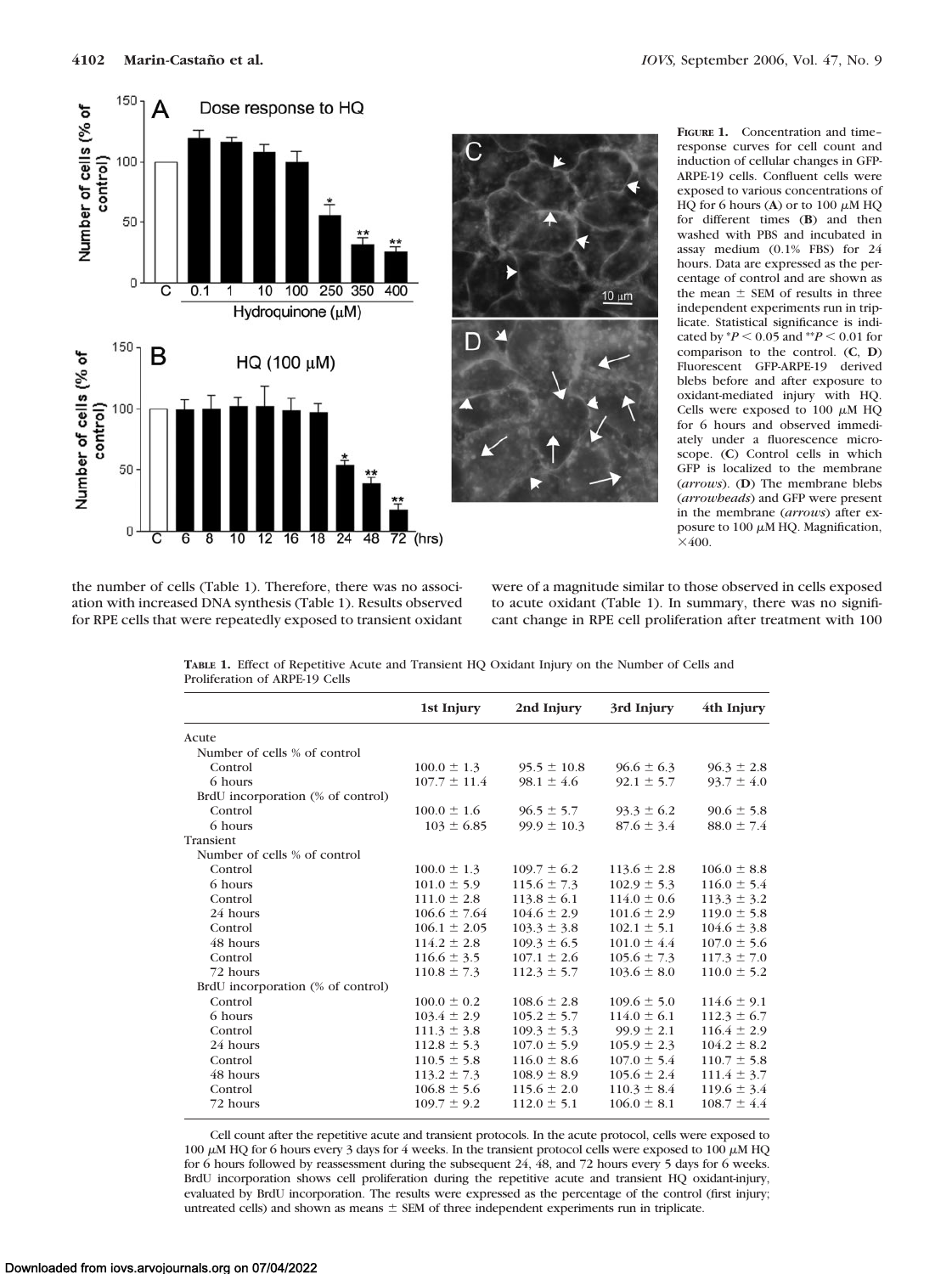

**FIGURE 2.** Repetitive acute exposure to HQ oxidant injury downregulated MMP-2 activity but did not modify MMP-2 protein. The number on the *left* of the zymograms (**A**, **B**, *top*) and Western Blot (**C**, *top*) represents the molecular mass. *Lane M*: molecular weight standard. *Lane C*: control. Graphs show average results of three independent experiments run in triplicate on cultured cells. (**A**) ARPE-19-derived MMP-2 protein activity evaluated by zymography in the presence of 100  $\mu$ M HQ. Cells were exposed to HQ for 6 hours every 3 days for 4 weeks.  $*^*P < 0.01$ , statistically significant difference) compared with the control. (**B**) Sustained HQ oxidant-mediated injury did not affect degradation of active MMP-2. An equal amount of active MMP-2 was treated with 100  $\mu$ M HQ for 6 and 24 hours, respectively. (**C**) ARPE-19-derived MMP-2 protein expression evaluated by Western blot analysis. Data represent the relative amount of the 72-kDa form.

 $\mu$ M HQ in either repetitive acute or transient treatments, compared with untreated controls. It cannot be excluded that an adaptive response is a major antioxidant defense for RPE cells exposed to oxidizing microenvironments.

# **Effect of Repetitive Acute Oxidant Injury on MMP-2 Activity and Protein Expression in ARPE-19 Cells**

Because of the importance of the extracellular matrix in RPErelated diseases, especially MMP-2, TIMP-2, and collagen type IV accumulation were examined after repetitive acute HQ injury to the ARPE-19 cells.

MMP-2 is secreted as a partially active proenzyme (72 kDa) which is sequentially processed to an intermediate and then to an active 68-kDa form.<sup>36</sup> Oxidant injury has been shown to regulate MMP-2 in nonocular tissues. $37-39$  We have recently shown that brief, nonrepetitive sustained and transient oxidant injuries to the ARPE-19 cells increase the release of pro-MMP-2 but decrease the release of active MMP-2.16 However, the regulation of MMP-2 activity by prolonged, repetitive nonlethal oxidant injury remains largely unknown. In the current stuy, we sought to determine whether repetitive acute oxidant injury has the ability to modulate MMP-2 activity and protein expression. We exposed RPE cells to HQ injury for 6 hours every 3 days for 4 weeks. By zymography, we found that repetitive acute oxidant-mediated injury downregulated MMP-activity released into the medium (Fig. 2A).

In the presence of 100  $\mu$ M HQ for 6 hours, MMP-2 activity diminished by approximately 74% during the first and second injuries. MMP-2 activity was downregulated by approximately 70% during the third injury, and a further decrease in the activity of this MMP was observed after the last acute injury (5.8-fold decrease,  $P < 0.01$ ).

To explain the decrease of active MMP-2 present in the supernatant during times at which one would expect the same or higher amounts of surface MMP-2 in the culture medium, we performed two types of analyses. First, we confirmed that the persistence of the oxidant within the culture medium did not degrade the enzymatic activity of exogenous MMP-2. As shown in Figure 2B, the presence of HQ did not cause a decline in the activity of exogenously added active MMP-2. Second, we used Western blot analysis to compare the impact of oxidant injury on the ratio of secreted pro-MMP-2 protein (72 kDa) to cleaved, active MMP-2 (68 kDa). We confirmed that there were no significant differences in pro-MMP-2 (72 kDa) and active (68 kDa) forms in the supernatant after oxidant injury (Fig. 2C). In contrast, the ratio of the cell-associated pro-MMP-2, latent to active protein was greater than 1.8 for untreated and treated RPE cells.

We also performed real-time RT-PCR on total RNA extracts, to determine the impact of oxidant injury on MMP-2 mRNA expression. Minimal modifications in the levels of mRNA were observed after repetitive acute oxidant injury. Only, a small (but statistically significant) increase of 44.9% was observed after exposure of RPE cells to the fourth injury (Table 2). In

**TABLE 2.** Regulation of MMP-2 mRNA by Repetitive Acute Oxidant-Mediated Injury in ARPE-19 Cells

| Injury |         | MMP-2 mRNA        |          |  |  |
|--------|---------|-------------------|----------|--|--|
|        | Time    | Amount (ng)       | % Change |  |  |
| 1st    | Control | $98.6 \pm 7.5$    |          |  |  |
|        | 6 hours | $99.13 \pm 1.3$   | $+0.54$  |  |  |
| 2nd    | Control | $102.4 \pm 18.3$  |          |  |  |
|        | 6 hours | $108.21 \pm 9.7$  | $+5.67$  |  |  |
| 3rd    | Control | $112.7 \pm 4.12$  |          |  |  |
|        | 6 hours | $114.9 \pm 1.3$   | $+1.95$  |  |  |
| 4th    | Control | $119.12 \pm 13.4$ |          |  |  |
|        | 6 hours | $172.7 \pm 15.1$  | $+44.9$  |  |  |

MMP-2 mRNA expression was normalized to 18S transcript content. Data are expressed as a percentage of the control. Results are mean nanograms  $\pm$  SEM of three independent experiments run in triplicate on cultured cells.

\* Statistically significant at  $P \leq 0.05$ .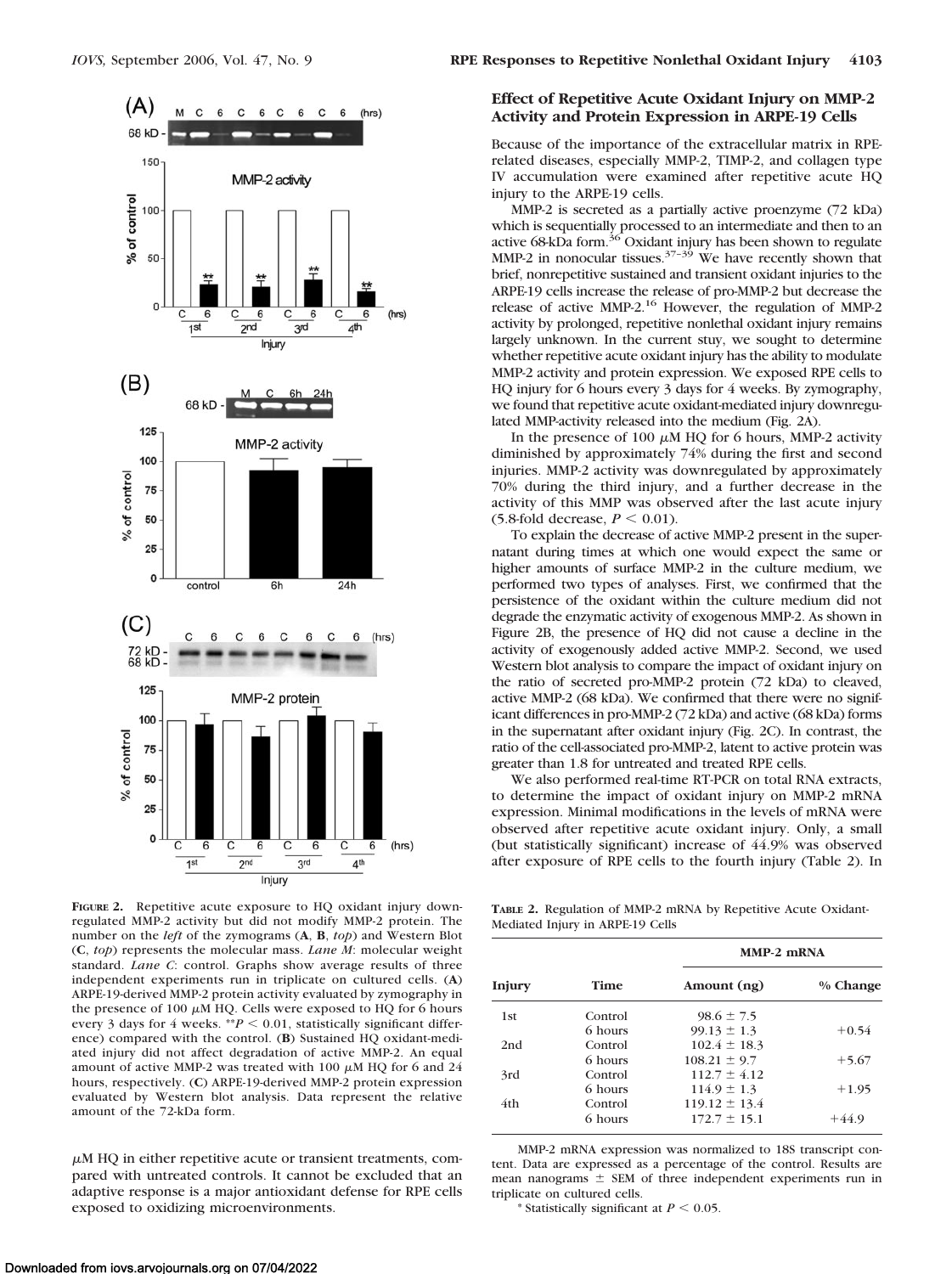

**FIGURE 3.** TIMP-2 activity and protein were not affected in ARPE-19 cells exposed to repetitive acute oxidant injury. *Top*: zymogram or Western blot from a representative experiment. The number on the *left* represents the protein's molecular mass. *Lane M*: molecular size standard. *Lane C*: control. *Bottom*: averages of results of three independent experiments run in triplicate on cultured cells. (**A**) TIMP-2 activity evaluated by reverse zymography. (**B**) TIMP-2 protein evaluated by Western blot.

summary, sustained oxidant injury greatly diminished MMP-2 activity but did not affect pro-MMP-2 protein in the supernatant. The large increase in the ratio of pro-MMP-2 to active MMP-2 suggests the loss of cell surface proteases responsible for cleavage and activation.

# **Effect of Repetitive Acute Oxidant Injury on TIMP-2 Activity and Protein Expression in ARPE-19 Cells**

MMP-2 is secreted as a partially active proenzyme (72 kDa) that is subsequently processed into an active 68-kDa form, as men-



**FIGURE 4.** Repetitive transient exposure to oxidant injury was associated with diminished MMP-2 activity. Incubation of ARPE-19 cells with 100  $\mu$ M HO downregulated MMP-2 activity in the first (**A**), second (**B**), third (**C**), and fourth (**D**) injuries. *Top*: gelatin zymogram from a representative experiment. Number on the *left* represents protein molecular mass in kilodaltons. *Lane M*: molecular size standard. *Lane C*: control. *Middle*: Immunoblot from a representative experiment, showing no change in protein expression. *Bottom*: average of results of three independent zymograms run in triplicate on cultured cells.  ${}^*P$  < 0.05,  ${}^{**}P$  < 0.01, and  $***P < 0.001$ : statistically significant differences compared with the control.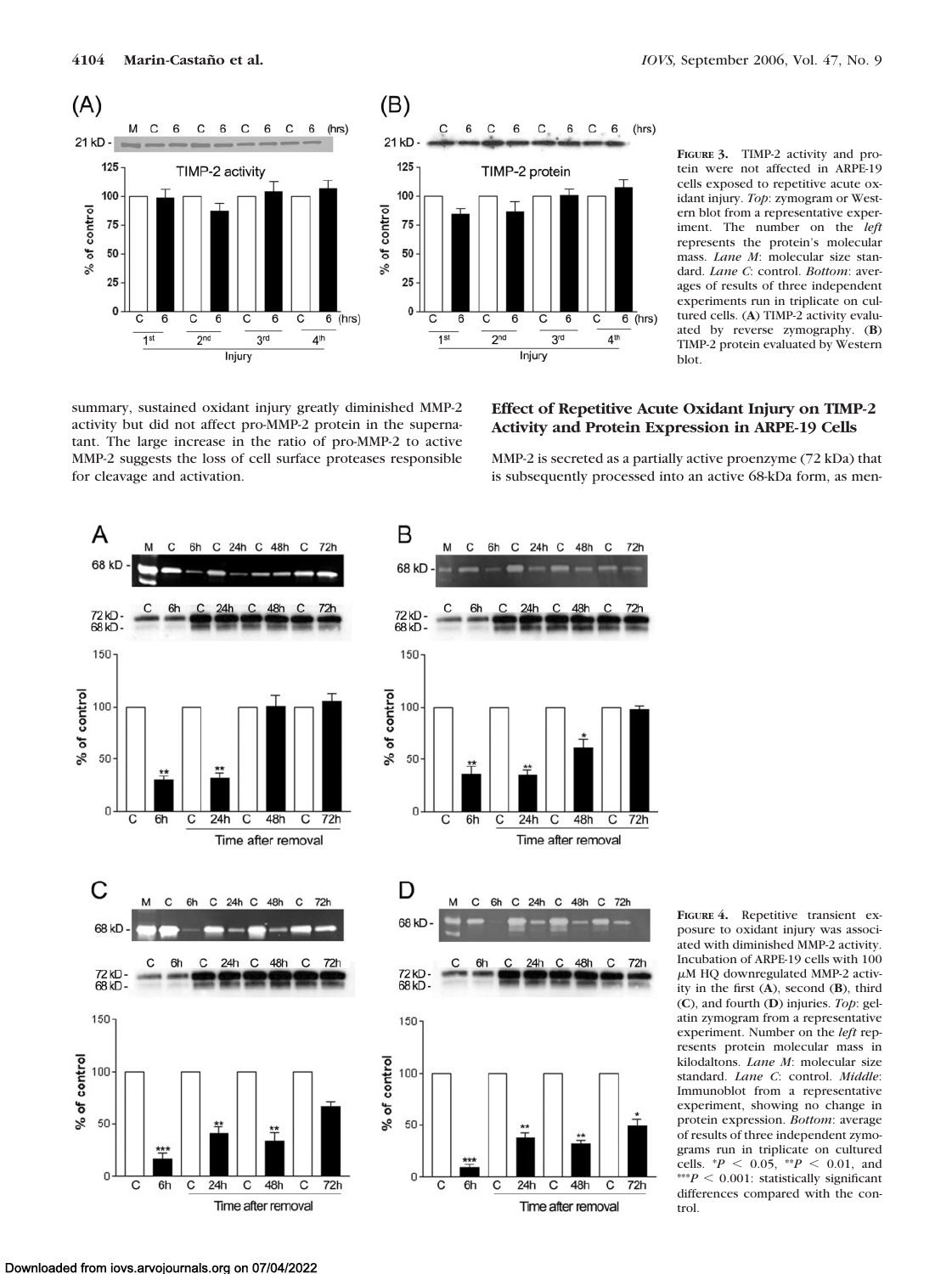tioned. The regulation of MMP-2 activity is complex with possible loci of regulation being at the level of transcription, translation, or posttranslational processing by endogenous activators and inhibitors, including TIMP-2.

To evaluate potential posttranslational regulation of MMP-2 activity, the endogenous regulator TIMP-2 was studied using reverse zymography and Western blot analysis. As shown in Figure 3, there were no significant differences in TIMP-2 activity and protein expression in RPE cells that were repeatedly acutely exposed to the oxidant.

### **Regulation of MMP-2 by Repetitive Transient Oxidant Injury in ARPE-19 Cells**

Because we believe that transient exposure to oxidant injury followed by a period of recovery probably represents conditions more physiologically relevant to oxidant-induced injury in vivo, experimental protocols using repetitive nonlethal transient oxidant injury were applied. We exposed RPE cells to HQ injury for 6 hours (acute transient oxidant injury phase), followed by replacement with maintenance medium (reassessment after removal of injury stimulus during the subsequent 6 –72 hours) every 5 days for 6 weeks. By zymography, we found that the first transient exposure to oxidant injury was associated with diminished MMP-2 activity  $(\sim$ 3.4-fold decrease,  $P \le 0.01$ ), 6 and 24 hours after removal of the oxidant. However, the MMP-2 activity released into the culture medium quickly recovered to control levels at 48 hours after injury (Fig. 4A).

We also observed a significant decrease in MMP-2 activity in the supernatant from 6 to 48 hours after acute injury during the second exposure of the cells to 100  $\mu$ M HQ. An approximately 2.7-fold (267%  $\pm$  11.3%, *P* < 0.01) decrease in MMP-2 activity 6 and 24 hours after removal of the HQ, and an approximately 1.6-fold (163.61%  $\pm$  1.4%, *P* < 0.01) decrease in the activity of this protein 48 hours after injury was observed; both recovered to normal levels 72 hours after injury (Fig. 4B).

During the third transient oxidant injury, a further decrease in MMP-2 activity was observed 6 hours after acute oxidant injury ( $\sim$ 5.6-fold decrease,  $P \le 0.001$ ), whereas 24 and 48 hours after removal of the oxidant, the decrease in MMP-2 activity was approximately 2.9-fold  $(287.31\% \pm 6.61\%; P \leq$ 0.01) and 3.1-fold  $(311.21 \pm 13.24\%, P \le 0.01)$  respectively (Fig. 4C). In contrast, after the third transient oxidant injury MMP-2 activity did not recover to normal levels up to 72 hours after injury.

Similar to the results observed in Figure 4C, during the fourth oxidant injury, there was a decrease by 80% in MMP-2 activity observed 6 hours after last acute oxidant injury. After 24 and 48 hours, the decrease was approximately 57% and 63%, respectively. Finally MMP-2 activity decreased by approximately 47% at 72 hours after injury (Fig. 4D). Thus, oxidative damage to the enzyme activity of released MMP-2 was unlikely to explain the observed decreased in MMP-2 activity. Regarding the effect of HQ oxidant injury on the ratio of secreted pro-MMP-2 protein to cleaved, active MMP-2, we found results similar to those observed for RPE cells that were repeatedly exposed to acute oxidant.

Minimal changes in MMP-2 mRNA expression were observed after repetitive transient injury (Table 3), although a small but significant increase in mRNA expression was observed (47.6% and 49.62%) 48 and 72 hours, respectively, after the last transient injury with HQ.

In summary, repetitive, prolonged transient nonlethal oxidant injury in RPE cells caused a decrease in MMP-2 activity, which did not recover to baseline levels after the last repetitive acute injury. These events resulted in similar changes of released pro-MMP-2 protein.

**TABLE 3.** Regulation of MMP-2 mRNA by Repetitive Transient Exposure to Oxidant Injury in Cultured ARPE-19 Cells

|                  | MMP-2 mRNA        |           |  |  |
|------------------|-------------------|-----------|--|--|
| <b>Times</b>     | Amount (ng)       | % Change  |  |  |
| 1st Injury       |                   |           |  |  |
| Control 6 hours  | $123.6 \pm 1.2$   |           |  |  |
| 6 hours          | $125.3 \pm 0.8$   | $+1.37$   |  |  |
| Control 24 hours | $128.2 \pm 3.7$   |           |  |  |
| 24 hours         | $131.04 \pm 1.4$  | $+1.02$   |  |  |
| Control 48 hours | $129.8 \pm 6.3$   |           |  |  |
| 48 hours         | $136.2 \pm 9.7$   | $+4.93$   |  |  |
| Control 72 hours | $143.1 \pm 2.1$   |           |  |  |
| 72 hours         | $156.7 \pm 4.0$   | $+9.5$    |  |  |
| 2nd Injury       |                   |           |  |  |
| Control 6 hours  | $131.4 \pm 5.7$   |           |  |  |
| 6 hours          | $135.3 \pm 3.1$   | $+2.96$   |  |  |
| Control 24 hours | $147.3 \pm 2.8$   |           |  |  |
| 24 hours         | $151.4 \pm 3.2$   | $+2.78$   |  |  |
| Control 48 hours | $149.16 \pm 7.9$  |           |  |  |
| 48 hours         | $152.5 \pm 1.3$   | $+2.23$   |  |  |
| Control 72 hours | $147.4 \pm 7.0$   |           |  |  |
| 72 hours         | $162.7 \pm 4.8$   | $+10.37$  |  |  |
| 3rd Injury       |                   |           |  |  |
| Control 6 hours  | $127.38 \pm 7.3$  |           |  |  |
| 6 hours          | $138.9 \pm 4.1$   | $+9.04$   |  |  |
| Control 24 hours | $134.6 \pm 9.2$   |           |  |  |
| 24 hours         | $141.12 \pm 6.2$  | $+11.56$  |  |  |
| Control 48 hours | $148.2 \pm 10.2$  |           |  |  |
| 48 hours         | $153.5 \pm 11.6$  | $+3.57$   |  |  |
| Control 72 hours | $150.8 \pm 9.7$   |           |  |  |
| 72 hours         | $162.16 \pm 8.3$  | $+7.53$   |  |  |
| 4th Injury       |                   |           |  |  |
| Control 6 hours  | $117.8 \pm 10.6$  |           |  |  |
| 6 hours          | $125.7 \pm 8.7$   | $+6.70$   |  |  |
| Control 24 hours | $133.18 \pm 12.3$ |           |  |  |
| 24 hours         | $149.1 \pm 11.4$  | $+11.9$   |  |  |
| Control 48 hours | $139.98 \pm 16.2$ |           |  |  |
| 48 hours         | $209.63 \pm 17.9$ | $+47.6*$  |  |  |
| Control 72 hours | $152.4 \pm 3.8$   |           |  |  |
| 72 hours         | $228.0 \pm 5.7$   | $+49.62*$ |  |  |
|                  |                   |           |  |  |

MMP-2 mRNA expression was normalized to 18S transcript content. Data are expressed as a percentage of the control. Results are mean nanograms  $\pm$  SEM of three independent experiments run in triplicate on cultured cells.

\* Statistically significant at  $P \leq 0.05$ .

# **Regulation of TIMP-2 by Repetitive Transient Oxidant Injury in RPE Cells**

We evaluated the effect of repetitive transient oxidant injury on the potential posttranslational regulation of TIMP-2 activity as well as protein expression. Results observed from TIMP-2 activity were of a magnitude similar to those shown in cells that were repeatedly exposed to acute oxidant (Fig. 5). In addition, minimal modifications in levels of TIMP-2 protein were observed after repetitive transient oxidant injury. Only, a small (not statistically significant) increase was observed 72 hours after 100  $\mu$ M HQ exposition (Fig. 5).

# **Regulation of Collagen Type IV by Repetitive Oxidant-Mediated Injury in RPE Cells**

Regulation of collagen synthesis and secretion by oxidants has been shown in a variety of nonocular<sup>29-31</sup> and ocular tissues.<sup>32</sup> Various studies have shown that RPE cells can synthesize collagen type IV, the most important collagen type present in the basal lamina.<sup>40-42</sup> For the repetitive acute oxidant injury, the third and fourth injuries for 6 hours induced an approximately 1.7 and 2.5-fold increase  $(163.14\% \pm 9.13\%, P < 0.05; 254.21\% \pm 8.57\%, P < 0.01)$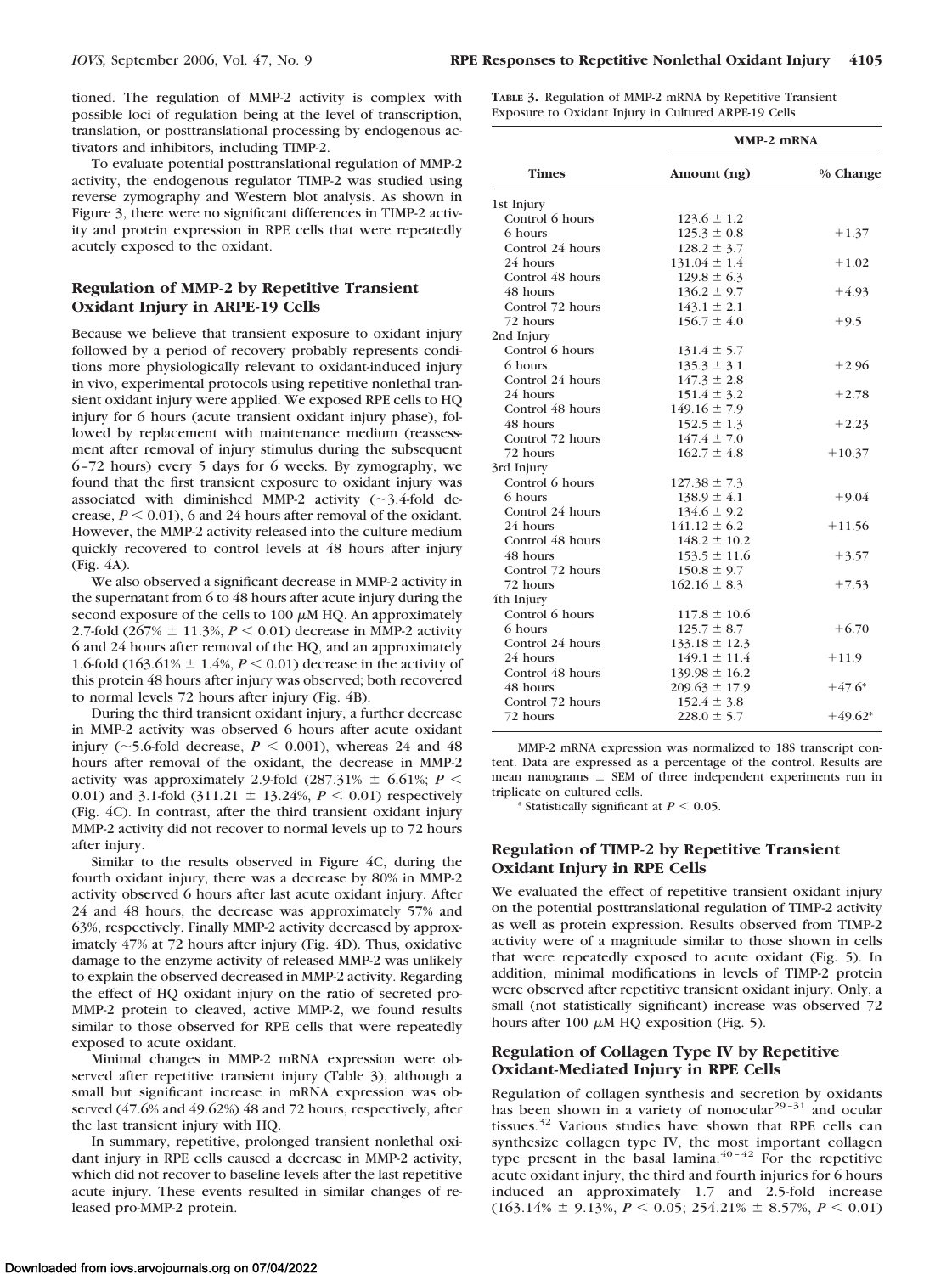

 $\mathsf{C}$ 

C  $72h$ 

> Ċ  $72h$

C  $72h$ 

C

72h

 $72h$ 

**FIGURE 5.** TIMP-2 activity was unaffected by repetitive transient exposure to oxidant injury. Incubation of ARPE-19 cells with 100  $\mu$ M HQ did not induce any significant change in TIMP-2 activity or protein expression in the first (**A**), second (**B**), third (**C**), and fourth (**D**) injuries. *Top*: Reverse zymogram from a representative experiment. The remainder of the notation is as described in Figure 4, except that differences were not significant.

in collagen type IV respectively (Fig. 6A). In contrast, the first two acute injuries did not induce changes in collagen accumulation. We also observed an approximately 2.4-fold increase (243%  $\pm$  37.19%, *P* < 0.05) in collagen after the last acute injury by immunostaining (Figs. 7A–C).

During repetitive transient oxidant injury, collagen type IV did not increase during the first or the second exposures to the oxidant. In contrast, collagen type IV increased by approximately 65% 6 hours after removal of the oxidant during the third injury, but quickly recovered to normal levels 24 hours after the injury (Fig. 6D). A further increase in this protein was observed during the last acute injury (Fig. 6E). We found an approximately 2.9 increase (287%  $\pm$  21.42%,  $P \le 0.01$ ) 6 hours after removal of the oxidant. This increase did not recover to normal levels during the following 72 hours after removal of the HQ (Fig. 6E). Equivalent increase in collagen type IV was observed by immunostaining during the last transient exposure to HQ (Figs. 7D–F).

We also performed real-time RT-PCR on total RNA extracts, to determine the impact of oxidant injury on collagen  $\alpha$ 1 (IV) mRNA expression. Minimal modifications in the levels of mRNA were observed after repetitive acute and transient oxidant injuries (Tables 4, 5). However, a small increase of 39.7% was observed 72 hours after the last transient injury (Table 5). In summary, both nonlethal repetitive acute and transient oxidant injuries greatly increased collagen type IV accumulation in RPE without significantly affecting collagen  $\alpha$ 1 (IV) mRNA expression.

# **Effect of Chronic Oral HQ Exposure on Sub-RPE Deposits and BrM Changes in 16-Month-Old, Female C57BL/6 Mice**

First, we confirmed that HQ-treated mice had increased blood levels of HQ, a quinone present in automobile exhaust, industrial pollution, food, and cigarette tar. Mice on a regular fat diet with HQ in the drinking water demonstrated serum levels of  $10.4 \pm 0.7$  ng/mL, whereas control mice showed nondetectable levels.

Based on our observations obtained with HQ in vitro, we hypothesize that the redox molecule HQ might contribute to drusen pathogenesis. We used the 16-month-old C57BL/6 mouse model for dry AMD published by our laboratory,<sup>27-30</sup> but providing an alternative source of oxidant stimulus by replacing exposure to blue light with exposure to HQ. In addition, mice received a regular fat diet instead of a high-fat diet. We evaluated the impact of HQ on the development of sub-RPE deposits, by using TEM. As expected, mice not exposed to HQ showed normal morphology of the RPE, BrM, and choriocapillaris endothelium (Fig. 8A). Some specimens demonstrated mild frequency of any BLD. None of the eyes in this group demonstrated moderate BLD.

Animals exposed to HQ showed pathologic changes in the RPE and BrM characterized by moderate BLD. Our grading system demonstrated that 83% of eyes exhibited moderate BLD with a mean severity score of  $7.31 \pm 3.48$ , significantly greater than the severity score 1.45  $\pm$  1.18 in animals not exposed to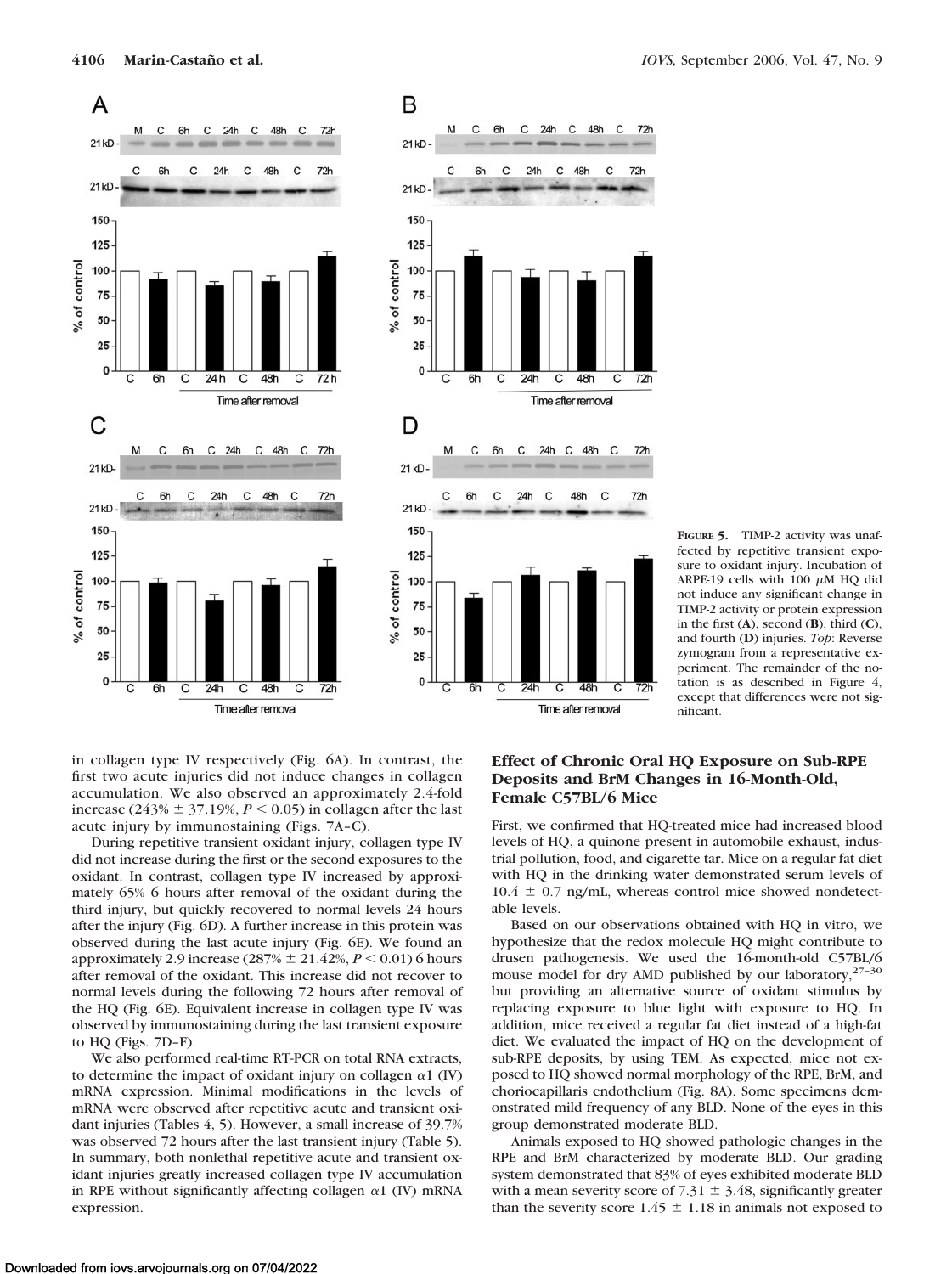**FIGURE 6.** Quantification of collagen type IV accumulation in ARPE-19 cells by ELISA. HQ repetitive acute oxidant-mediated injury upregulated collagen type IV accumulation in ARPE-19 cells after the third and fourth exposures to 100  $\mu$ M HQ for 6 hours but, did not induce changes in collagen type IV accumulation in cells treated with the same concentration of HQ every 3 days during the first 2 weeks (**A**). HQ repetitive transient oxidant-mediated injury upregulated collagen type IV accumulation in ARPE-19 cells after the third and fourth exposures to HQ (**D**, **E**), but did not induce changes in collage type IV accumulation in cells treated with same concentration of HQ every 5 days during the first two exposures (**B**, **C**). Data are expressed as a percentage of control and shown as the mean  $\pm$  SEM of three independent experiments run in duplicate.  $*P < 0.05$ ,  $*P < 0.01$ : statistically significant differences compared with the control.



HQ (Table 6). The BrM was thickened, with coated vesicles, membranous profiles, and banded structures, (Figs. 8B, 8C), typical of those described in some human AMD specimens. In addition, some animals showed occasional blebs (Table 6, Fig. 8C). These findings indicate that HQ may induce basal laminar deposits in mice and that a high-fat diet is not contributory.

#### **DISCUSSION**

Prolonged oxidative injury has been suggested as one of the causes of a number of retinal pathologic conditions, including AMD. In the present study, the cellular responses and ECM turnover regulation of RPE cells to repetitive nonlethal oxidant injury with HQ were examined in vitro, and the impact of this compound in drinking water on the development of sub-RPE deposits was evaluated in vivo. The results in vitro indicated that exposure of ARPE-19 cells to repetitive nonlethal oxidative injury induces cell membrane blebbing. In addition, changes in MMP-2 activity and collagen type IV accumulation, responses that might have direct involvement in RPE disease pathogenesis, were detected. These responses were most pronounced on repetitive transient oxidant exposure, but were also significant after repetitive acute oxidant exposure. In vivo, exposure to HQ induced formation of sub-RPE deposits, thickening of BrM, and accumulation of deposits within BrM.

Although oxidants derived from visible light exposure or those derived from endogenous metabolism are more frequently implicated in RPE injury,<sup>5,6</sup> we postulate that toxic substances associated with Western lifestyle may directly contribute to the formation of drusen and late forms of AMD by an increase in oxidative stressors. Based on this idea, we evaluated the redox molecule HQ, a major preoxidant component of cigarette smoke, automobile exhaust, and certain processed foods, on the contribution of drusen pathogenesis.

HQ competes with the normal substrate of mitochondrial oxidases associated with electron transport and undergoes redox cycling with its corresponding semiquinone radical. As a result, HQ metabolism in the mitochondria generates oxidant products including superoxide, hydroxyl radical anions, and hydrogen peroxide, $43$  which in turn damages mitochondrial membranes and leaks into cytoplasm participating in protein oxidation and/or lipid peroxidation.<sup>44-46</sup> A repetitive period of treatment with a nonlethal dose of oxidative stimulus was chosen to evaluate cellular responses of the RPE cells and to determine the impact of a prolonged injury on regulation of molecules important to ECM turnover maintenance.

The present study demonstrates that RPE cells that are repeatedly exposed to an oxidant show intensive bleb formation, which was well tolerated by the RPE, as shown in this and other studies by our group.<sup>31</sup> Cellular blebbing observed in the present study is a well-defined injury response that may occur in both physiological and pathologic situations and can be part of the apoptosis pathway.47 Nonlethal blebbing occurs in vivo and may be a common cellular injury response in certain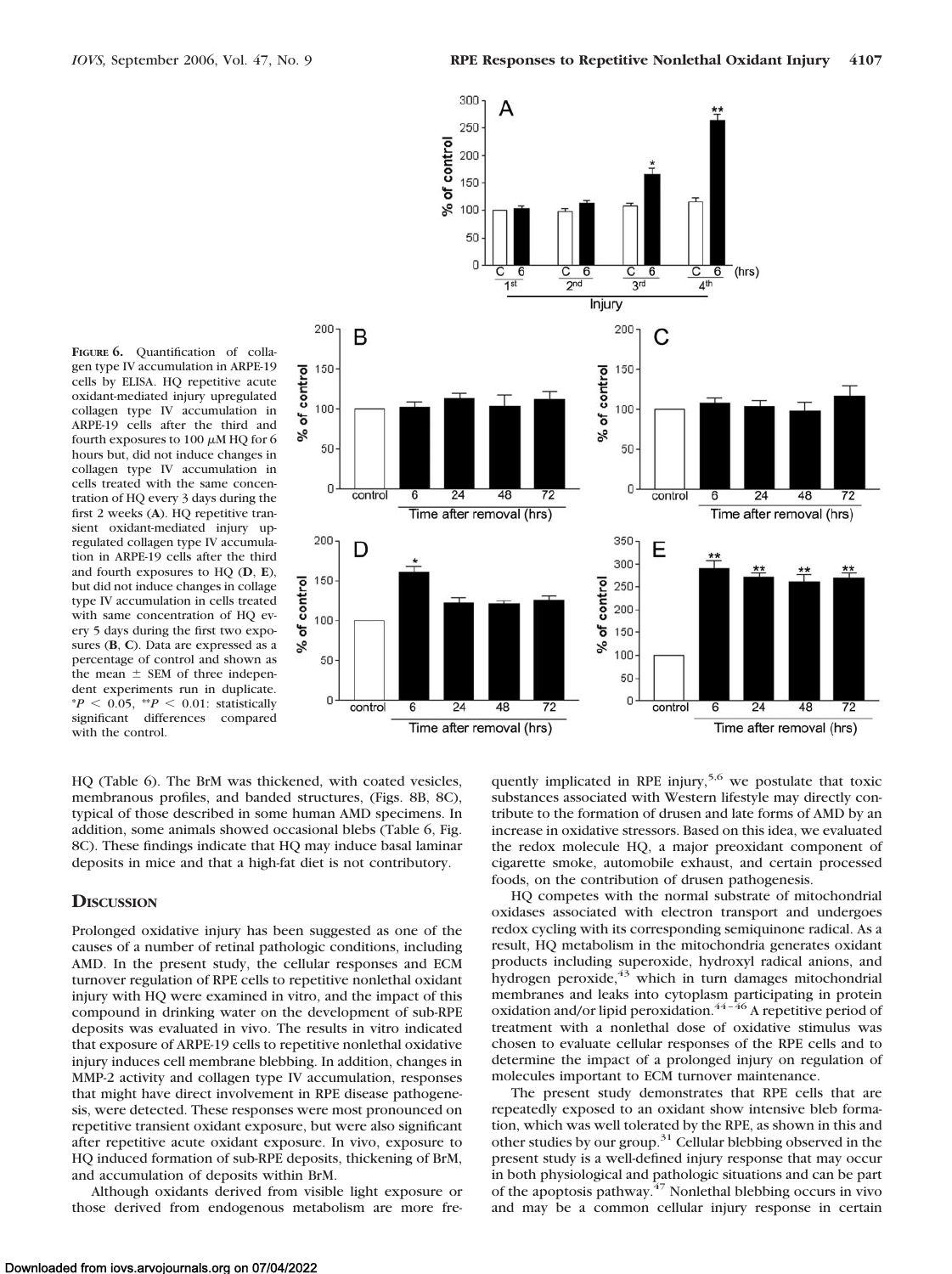

**FIGURE 7.** Repetitive acute and transient oxidant-mediated injuries with HQ-upregulated collagen type IV accumulation in GFP-ARPE-19 cells. (**A**, **B**) Immunostaining for collagen type IV during the last acute injury from a representative experiment before (**A**) and after (**B**) injury. (**C**) Average of results of three independent experiments run in triplicate on cultured cells.  $^{**}P < 0.01$ , statistically significant difference compared with the control. (**D**, **E**) Immunostaining for collagen type IV during the last transient oxidant injury from a representative experiment before (**D**) and (**E**) after injury. *Bottom*: as in (**C**). Magnifications,  $\times 10$ .

diseases characterized by extracellular deposit accumulation, such as glomerulonephritis.<sup>48,49</sup> Several observations of human AMD and in animal models suggest that blebbing may contribute to sub-RPE deposits.50

In this work, blebbing occurred at a nonlethal HQ concentration in RPE cells without either cell death or proliferation, similar to our past findings and those of other groups.<sup>31,51,52</sup> These results confirm previous observations that blebbing can be different from programmed cell death<sup>53,54</sup> and may be an early response to nonlethal injury activated independently of apoptosis.54

The cellular mechanism(s) by which the balance in ECM turnover is altered in AMD remains unknown. However, strong

**TABLE 4.** Regulation of Collagen  $\alpha$ 1 (IV) mRNA by Repetitive Acute Oxidant-Mediated Injury in ARPE-19 Cells

|        |         | Collagen $\alpha$ 1 (IV) mRNA |          |  |  |
|--------|---------|-------------------------------|----------|--|--|
| Injury | Times   | Amount (ng)                   | % Change |  |  |
| 1st    | Control | $97.14 \pm 1.4$               |          |  |  |
|        | 6 hours | $99.85 \pm 2.3$               | $+2.78$  |  |  |
| 2nd    | Control | $98.73 \pm 8.2$               |          |  |  |
|        | 6 hours | $109.32 \pm 7.1$              | $+10.72$ |  |  |
| 3rd    | Control | $104.27 \pm 11.8$             |          |  |  |
|        | 6 hours | $120.3 \pm 13.6$              | $+15.37$ |  |  |
| 4th    | Control | $117.9 \pm 1.17$              |          |  |  |
|        | 6 hours | $132.7 \pm 2.14$              | $+12.5$  |  |  |

Collagen  $\alpha$ 1 (IV) mRNA expression was normalized to GAPDH mRNA signal. Data are expressed as the percentage of control. Results are mean nanograms  $\pm$  SEM of three independent experiments run in triplicate on cultured cells.

| <b>TABLE 5.</b> Regulation of Collagen $\alpha$ 1 (IV) mRNA by Repetitive |  |  |
|---------------------------------------------------------------------------|--|--|
| Transient Exposure to Oxidant Injury in Cultured ARPE-19 Cells            |  |  |

|                  | Collagen $\alpha$ 1 (IV) mRNA |          |  |  |
|------------------|-------------------------------|----------|--|--|
| <b>Times</b>     | Amount (ng)                   | % Change |  |  |
| 1st Injury       |                               |          |  |  |
| Control 6 hours  | $93.6 \pm 12.2$               |          |  |  |
| 6 hours          | $92.51 \pm 11.6$              | $-1.2$   |  |  |
| Control 24 hours | $95.21 \pm 10.3$              |          |  |  |
| 24 hours         | $101.10 \pm 7.5$              | $+6.18$  |  |  |
| Control 48 hours | $97.81 \pm 13.6$              |          |  |  |
| 48 hours         | $104.14 \pm 14.1$             | $+6.47$  |  |  |
| Control 72 hours | $102.3 \pm 10.3$              |          |  |  |
| 72 hours         | $109.75 \pm 6.4$              | $+7.28$  |  |  |
| 2nd Injury       |                               |          |  |  |
| Control 6 hours  | $99.42 \pm 1.2$               |          |  |  |
| 6 hours          | $105.27 \pm 2.13$             | $+5.88$  |  |  |
| Control 24 hours | $98.68 \pm 7.8$               |          |  |  |
| 24 hours         | $103.52 \pm 3.7$              | $+4.90$  |  |  |
| Control 48 hours | $101.18 \pm 11.4$             |          |  |  |
| 48 hours         | $108.5 \pm 8.7$               | $+7.23$  |  |  |
| Control 72 hours | $106.53 \pm 4.7$              |          |  |  |
| 72 hours         | $114.7 \pm 3.8$               | $+7.66$  |  |  |
| 3rd Injury       |                               |          |  |  |
| Control 6 hours  | $93.8 \pm 12.6$               |          |  |  |
| 6 hours          | $97.5 \pm 15.1$               | $+3.94$  |  |  |
| Control 24 hours | $102.6 \pm 11.0$              |          |  |  |
| 24 hours         | $107.17 \pm 9.8$              | $+4.45$  |  |  |
| Control 48 hours | $111.23 \pm 14.4$             |          |  |  |
| 48 hours         | $118.5 \pm 10.3$              | $+6.53$  |  |  |
| Control 72 hours | $99.78 \pm 7.7$               |          |  |  |
| 72 hours         | $103.43 \pm 13.0$             | $+3.65$  |  |  |
| 4th Injury       |                               |          |  |  |
| Control 6 hours  | $104.8 \pm 14.5$              |          |  |  |
| 6 hours          | $107.61 \pm 8.3$              | $+2.68$  |  |  |
| Control 24 hours | $98.9 \pm 11.6$               |          |  |  |
| 24 hours         | $99.11 \pm 7.1$               | $-0.21$  |  |  |
| Control 48 hours | $109.7 \pm 4.9$               |          |  |  |
| 48 hours         | $119.4 \pm 6.3$               | $+8.84$  |  |  |
| Control 72 hours | $116.51 \pm 8.2$              |          |  |  |
| 72 hours         | $162.7 \pm 12.0$              | $+39.7*$ |  |  |
|                  |                               |          |  |  |

Collagen  $\alpha$ 1 (IV) mRNA expression was normalized to GAPDH mRNA signal. Data are expressed as the percentage of control. Results are mean nanograms  $\pm$  SEM of three independent experiments run in triplicate on cultured cells.

\* Statistically significant at  $P < 0.05$ .

evidence supports the hypothesis that MMPs, their tissue inhibitors, and collagens may play an important role in the pathogenesis of deposit accumulation in diverse disorders such as renal disease and atherosclerosis.<sup>18-21,55</sup> Not surprisingly, dysregulation of these molecules in AMD pathogenesis has been the topic of recent research. The RPE synthesizes collagens types I through IV, fibronectin, and many other molecules crucial for the formation and repair of its basement and Bruch's membranes. $40 - 42$  Furthermore, we and others have shown that the RPE synthesizes MMPs, especially MMP-2, crucial for the degradation and turnover of extracellular matrix, and that MMP-2 synthesis, release, and activity may be regulated by physiological stimuli. Active MMP-2 is the major RPE enzyme for the degradation of collagen I, collagen IV, and laminin, all important components of BrM.56,57 This study expands our previous work to demonstrate the capacity of repetitive oxidant injury to dysregulate MMP-2 activity and, by consequence, collagen IV accumulation. The accumulation of collagen IV cannot be explained through transcriptional regulation, given that its mRNA levels remain unaltered by the nonlethal oxidative stimulus. Dysregulation of MMP-2 activity and collagen type IV are likely to play a crucial role in early stages of dry AMD. For example, a recent study by Leu et al.,<sup>58</sup> revealed that,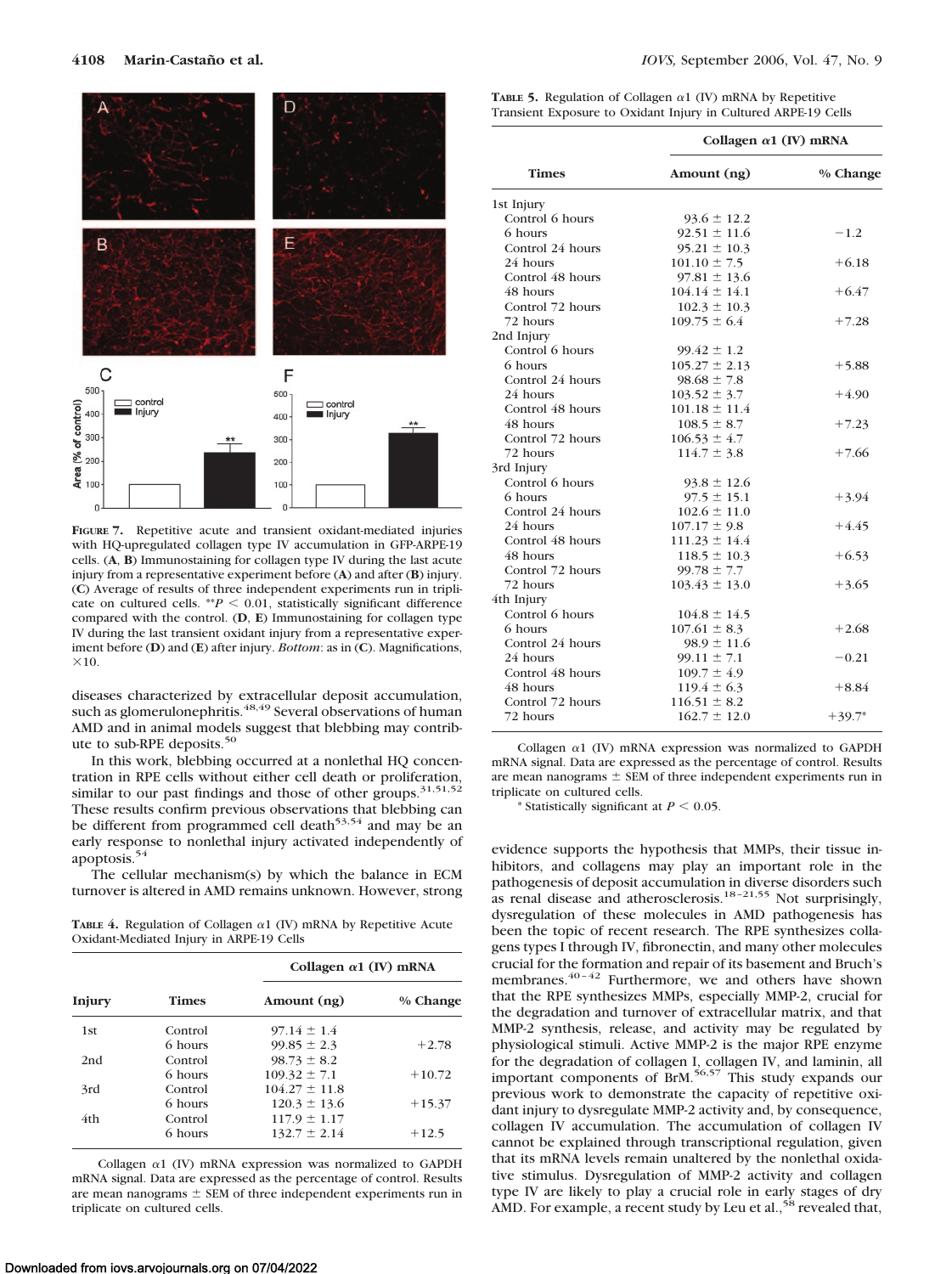

**FIGURE 8.** Transmission electron microscopy of the outer retina and choroid from a 16-month-old female mouse fed with a regular fat diet for 4 months. (**A**) Outer retina and choroid of a mouse fed a regular diet without oxidant showed a normal RPE, BrM, and choriocapillaris. (**B**) Outer retina and choroid of a mouse fed a regular diet and exposed to HQ (0.8% for 4 months) in drinking water revealed sub-RPE deposits characterized by accumulation of moderately severe BLD with dense granular material between the RPE and its basement membrane (✽), compatible with a high mean severity score. The specimen, also, shows the abnormal choriocapillaris endothelium with increased thickening and loss of fenestration. (**C**) TEM of the outer retina and choroids from another 16-month-old female mouse fed a regular diet and exposed to HQ. The specimen shows moderately thick BLD with banded structures (✽) and occasional blebs (*black arrows*). CC, choriocapillaris, Magnification:  $(A, C) \times 25,000$ ;  $(B) \times 7,200$ .

in AMD eyes, areas of normal BrM contain demonstrably active MMP-2, but drusen and sub-RPE deposits are "cold" spots for MMP-2 activity, correlating loss of MMP-2 activity with deposit accumulation. Therefore, sub-RPE deposits in human and mouse macular specimens contain basement membrane components, such as collagen type IV.<sup>59,60</sup>

We have recently shown that after both sustained oxidant injury for 24 hours with another nonlethal oxidative injury to the RPE and transient exposure for 6 hours (acute transient oxidant injury phase) followed by a recovery phase (reassessment after removal of injury stimulus during the subsequent 6 –72 hours), caused nonlethal blebbing and increased release of pro-MMP-2 with a concomitant decrease in released active MMP-2.<sup>16</sup> In addition, collagen IV accumulation increased only after sustained exposure to the oxidant of 24 hours. However, RPE recovered to normal within 24 to 48 hours after removal of the oxidant.<sup>16</sup> In the cited study, the duration of exposure to the oxidant was very short in relation to the rate of evolution of early disease in AMD. We believe that repetitive prolonged exposure of the RPE to oxidants probably represents more physiologically relevant conditions to bleb-inducing injury in vivo. Thus, in our experimental protocols, we used repetitive nonlethal oxidant exposure for either 4 or 6 weeks. Our results also indicate a complex interrelationship between oxidantinduced injury and MMP-2 activation. Oxidant injury did not affect release of pro-MMP-2, but greatly diminished active

**TABLE 6.** The Effect of Oral HQ on BLD Severity in Mice

|                | Frequency of<br><b>Any BLD</b> |      |       | Frequency<br>of Moderate<br><b>BLD</b> |                 | <b>Mean Severity Score</b> | <b>Mean BrM Thickness</b> |                 | <b>EC</b> Damage or<br>Invasion |                |
|----------------|--------------------------------|------|-------|----------------------------------------|-----------------|----------------------------|---------------------------|-----------------|---------------------------------|----------------|
|                |                                | п    |       | п                                      |                 | $\mathbf{I}$               |                           | $\mathbf{I}$    |                                 | П              |
| 1              | Yes                            | Yes  | No.   | Yes                                    | 0.67            | 8.75                       | 1.2                       | 10.18           | No.                             | No             |
| 2              | No.                            | Yes  | No.   | Yes                                    | 0.34            | 8.12                       | 0.71                      | 7.21            | N <sub>0</sub>                  | N <sub>O</sub> |
| 3              | Yes                            | Yes  | No.   | Yes                                    | 2.12            | 6.38                       | 4.7                       | 10.43           | No.                             | Yes            |
| $\overline{4}$ | Yes                            | Yes  | No.   | Yes                                    | 2.01            | 9.21                       | 3.52                      | 8.61            | No.                             | N <sub>O</sub> |
| 5              | Yes                            | Yes  | No.   | Yes                                    | 3.21            | 8.2                        | 2.40                      | 7.35            | No.                             | N <sub>O</sub> |
| 6              | Yes                            | Yes  | No.   | No.                                    | 0.36            | 3.18                       | 2.98                      | 8.85            | No.                             | N <sub>O</sub> |
|                | 83%                            | 100% | $0\%$ | 83%                                    | $1.45 \pm 1.18$ | $7.31 \pm 3.48$            | $2.58 \pm 2.3$            | $8.77 \pm 2.13$ | $0\%$                           | 16.5%          |

Experimental groups were the following: I received regular fat diet without hydroquinone; II received regular fat diet plus hydroquinone in the drinking water. Any BLD: presence of any homogeneous deposit (focal or continuous) between RPE cell membrane and its basement membrane in at least one (of 10) micrograph from an individual specimen. Moderate BLD: presence of continuous deposits underlying several cells, banded structures (fibrous long-spacing collagen) and/or thickness more than one quarter cells height in at least three micrographs from an individual specimen. Frequency of Moderate BLD:  $\chi^2$ : group I versus II,  $P = 0.01$ ; Mean Severity Score: *t*-test: group I versus II,  $P = 0.001$ . BrM mean thickness score: *t*-test: group I versus 2,  $P = 0.05$ .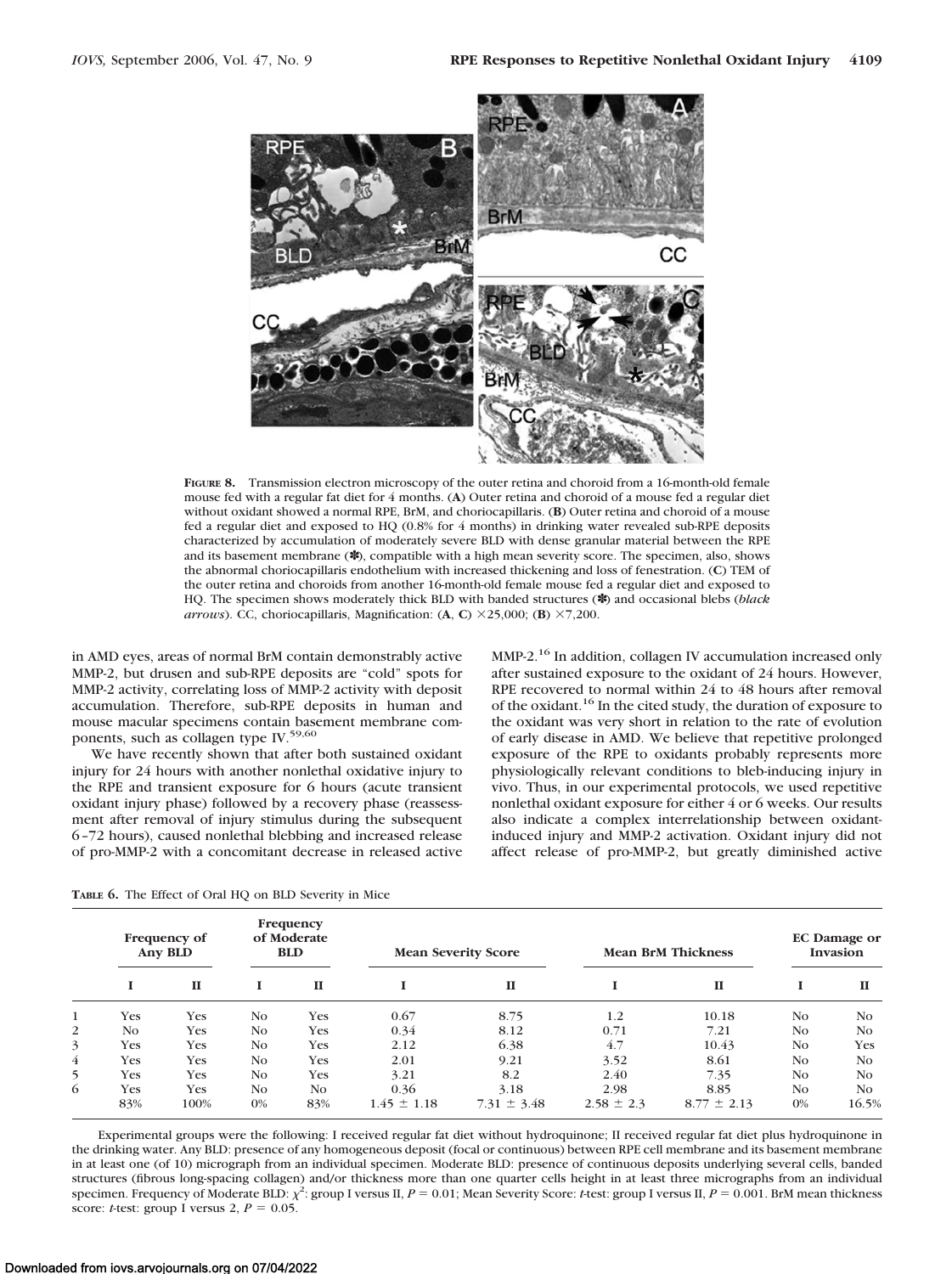MMP-2. Although direct oxidation of MMP-2 may contribute to some of the observed diminished enzymatic activity after bleb injury, we believe that the accumulation of large amounts of extracellular pro-MMP-2 indicates a more complex form of dysregulation. MMP-2 is secreted as a proenzyme or zymogen (72 kDa) and is sequentially processed to an intermediate, and then to the active 68 kDa form.<sup>36</sup> MMP-2 regulation is complex with possible regulation at the level of transcription, translation or posttranslational processing by endogenous activators and inhibitors including TIMP-2 and membrane type 1-matrix metalloproteinase (MT1-MMP).

Preliminary data suggest that bleb injury interferes with the activation of latent pro-MMP-2 into active MMP-2, perhaps by downregulation of cell surface MT1-MMP and/or its accessory protein TIMP-2 (Elliot S, et al. *IOVS* 2004;45:ARVO E-Abstract 1816). Of note, TIMP-2 has a dual role in MMP-2 regulation, depending on its abundance. Low to modest levels contribute to pro-MMP-2 activation by tethering pro-MMP-2 to MT1-MMP, which is associated with the cell membrane. A neighboring MT-1-MMP then catalyzes the formation of active MMP-2 from the tethered zymogen. High levels of TIMP-2, however, preempt and inhibit all membrane associated MT1-MMP, thereby precluding activation of pro-MMP-2.

This study demonstrates that repeated exposure to an oxidant stimulus does not affect TIMP-2 activity or protein expression, suggesting that HQ may regulate expression of MT1-MMP. Future studies will address the influence of nonlethal oxidant injury on MT1-MMP.

Our results indicate an interrelationship among nonlethal oxidant-induced injury, MMP-2 activity, and collagen type IV accumulation. In addition, they demonstrate good agreement between the responses to repetitive acute and transient exposures to an oxidant, although the diminished MMP-2 activity and increased accumulation of collagen IV were more dramatic after repetitive transient injury for 6 weeks. These data provide evidence that ECM turnover decreases in RPE cells after a more prolonged exposure to nonlethal oxidant injury and may help explain the sub-RPE formation in AMD.

To extend the in vitro observations obtained with HQ in RPE cells to a more physiological environment, we used the experimental mouse model for sub-RPE published by our laboratory and others.24 –26,61 However, we provided an alternative source of oxidant stimulus by replacing exposure to blue light with exposure to HQ. In this study, we observed that mice that were chronically exposed to HQ showed development of sub-RPE deposits and BrM thickening consistent with changes in early stages of human AMD.62 Findings were of a magnitude similar to those previously observed in mice exposed to high-fat diet plus blue green light<sup>24</sup> and/or HQ in food (Cousins SW, et al. *IOVS* 2003;44:ARVO E-Abstract 1619). We were able to replicate the pathologic changes by feeding mice with a regular fat diet and chronically exposing them to HQ in drinking water. These mice showed similar pathologic changes, irrespective of the fat content in the diet. These observations support the hypothesis that oxidant injury can initiate a process resulting in deposit formation. The morphologic changes observed in this study featured vesicular bleblike structures and moderately thick BLD containing typical homogeneous electron-dense material with banded structures consistent with long-space collagen. BrM was moderately thickened in general, often containing vesicle structures and other inclusions. Although all these changes do not represent authentic progressive AMD, because no typical drusen are formed and no choroidal neovascularization is seen, they represent the morphologic features of the early manifestations of AMD. In addition, it cannot be excluded that features of advanced AMD may develop in these mice after a longer exposure to HQ.

We have previously hypothesized that the RPE is the key target cell in deposit formation. Specially, we proposed that

HQ and other oxidants trigger a specific cellular process called nonlethal blebbing.<sup>16,63,64</sup> We have demonstrated that RPE cells that are repeatedly exposed to oxidant showed blebbing of the cell membrane material.<sup>16</sup> In preliminary experiments, we have also demonstrated that mice receiving subconjunctival injections of HQ exhibited a rudimentary form of BLD, often demonstrating small vesicular bleblike structures (Reinoso MA, et al. *IOVS* 2005;46:ARVO E-Abstract 3010).

Our results indicate that two different oxidant stimuli (i.e., blue light and HQ) may induce a common response in the RPE and that a high-fat diet is not an absolute requirement for the development of BLD. Thus, the results suggest the role for blebs in sub-RPE formation and propose HQ as another oxidative injury stimulus to the RPE, which may serve to explain the mechanisms that underlie pathologic BLD deposits in early AMD.

Taken together, the data suggest that repetitive prolonged oxidant exposure can induce cellular responses that may promote sub-RPE deposit accumulation. Active MMP-2 regulates the breakdown and turnover of type IV collagen in the RPE basement membrane and regulates the turnover of other collagens in the inner BrM. In the absence of active MMP-2 and increased accumulation of collagen IV, RPE blebs containing cell membranes, cytosolic proteins, and organelles may be expected to accumulate as deposits between the RPE cell membrane and its basal lamina. Also, excessive amounts of new basement membrane may accumulate over these trapped blebs, causing drusen. Furthermore, it is possible that therapies that preserve the function of RPE-derived MMPs after oxidant injury may promote deposit clearance and diminish the progression of AMD.

#### *Acknowledgments*

The authors thank Marianne Pons and Wen-Hsiang Lee for assistance in the in vivo study.

#### *References*

- 1. Evans JR. Risk factors for age-related macular degeneration. *Prog Retin Eye Res.* 2001;20:227–253.
- 2. McCarty CA, Mukesh BN, Fu CL, Mitchell P, Wang JJ, Taylor HR. Risk factors for age-related maculopathy: the Visual Impairment Project. *Arch Ophthalmol.* 2001;119:1455–1462.
- 3. Smith W, Mitchell P, Leeder SR. Smoking and age-related maculopathy. The Blue Mountains Eye Study. *Arch Ophthalmol.* 1996; 114:1518 –1523.
- 4. Honda S, Hjelmeland LM, Handa JT. The use of hyperoxia to induce chronic mild oxidative stress in RPE cells in vitro. *Mol Vis.* 2001;7:63–70.
- 5. Beatty S, Koh H, Phil M, Henson D, Boulton M. The role of oxidative stress in the pathogenesis of age-related macular degeneration. *Surv Ophthalmol*. 2000;45:115–134.
- 6. Winkler BS, Boulton ME, Gottsch JD, Sternberg P. Oxidative damage and age-related macular degeneration. *Mol Vis.* 1999;5:32.
- 7. Cai J, Nelson KC, Wu M, Sternberg P Jr, Jones DP. Oxidative damage and protection of the RPE. *Prog Retin Eye Res.* 2000;19: 205–221.
- 8. Marmorstein AD, Marmorstein LY, Sakaguchi H, Hollyfield JG. Spectral profiling of autofluorescence associated with lipofuscin, Bruch's membrane, and sub-RPE deposits in normal and AMD eyes. *Invest Ophthalmol Vis Sci.* 2002;43:2435–2441.
- 9. Malorni W, Donelli G. Cell death general features and morphological aspects. *Ann NY Acad Sci.* 1992;663:218 –233.
- 10. Malorni W, Donelli G, Straface E, Santini MT, Paradisi S, Giacomoni PU. Both UVA and UVB induce cytoskeleton-dependent surface blebbing in epidermoid cells. *J Photochem Photobiol B.* 1994;26: 265–270.
- 11. van der Schaft TL, de Bruijn BC, Mooy GM, Ketelaars DAM, Jong PTVM. Is basal laminar deposit unique for age-related macular degeneration? *Arch Ophthalmol.* 1991;109:420 – 425.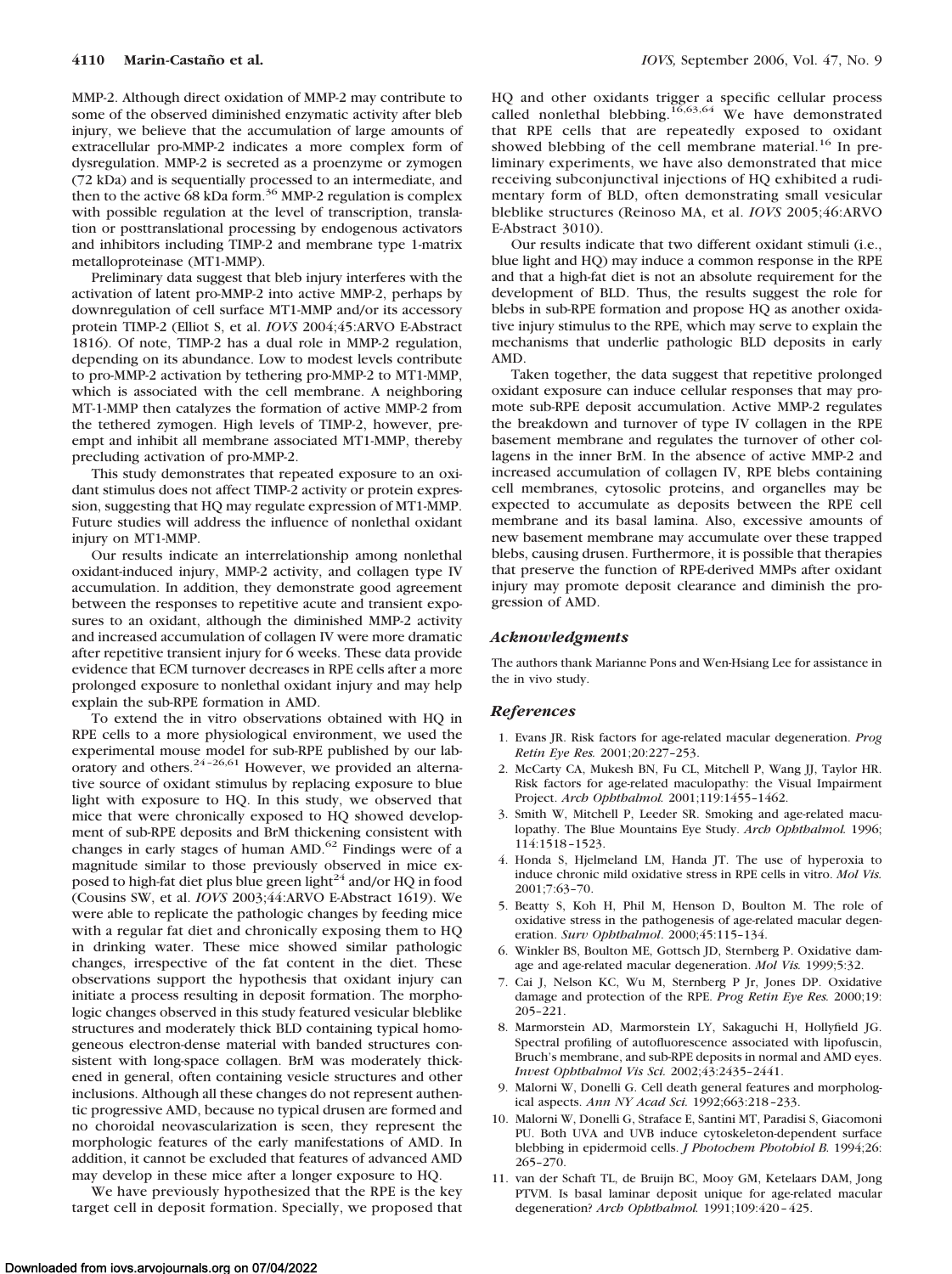- 12. Burns RP, Feeney-Burns L. Clinico-morphologic correlations of drusen of Bruch's membrane. *Trans Am Ophthalmol Soc.* 1980; 78:206 –225.
- 13. Ishibashi T, Patterson R, Ohnishi Y, Inomata H, Ryan SJ. Formation of drusen in the human eye. *Am J Ophthalmol.* 1986;101:342–353.
- 14. Ishibashi T, Sorgente N, Patterson R, Ryan SJ. Pathogenesis of drusen in the primate. *Invest Ophthalmol Vis Sci.* 1986;27:184 – 193.
- 15. Zhu ZR, Goodnight R, Nishimura T, Sorgente N, Ogden TE, Ryan SJ. Experimental changes resembling the pathology of drusen in Bruch's membrane in the rabbit. *Curr Eye Res.* 1988;7:581–592.
- 16. Marin-Castaño ME, Csaky KG, Cousins SW. Nonlethal oxidant injury to human retinal pigment epithelium cells causes cell membrane blebbing but decreased MMP-2 activity. *Invest Ophthalmol Vis Sci.* 2005;46:3331–3340.
- 17. Aumailley M, Gayraud B. Structure and biological activity of the extracellular matrix. *J Mol Med.* 1998;76:253–265.
- 18. Kugler A. Matrix metalloproteinases and their inhibitors. *Anticancer Res*. 1999;19:1589 –1592.
- 19. Jacot TA, Striker GE, Stetler-Stevenson M et al. Mesangial cells from transgenic mice with progressive glomerulosclerosis exhibit stable, phenotypic changes including undetectable MMP-9 and increased type IV collagen. *Lab Invest.* 1996;75:791–799.
- 20. Peten EP, Garcia-Perez A, Terada Y et al. Age-related changes in alpha 1- and alpha 2-chain type IV collagen mRNAs in adult mouse glomeruli: competitive PCR. *Am J Physiol.* 1992;263:F951–F957.
- 21. Belkhiri A, Richards C, Whaley M, et al. Increased expression of activated matrix metalloproteinase-2 by human endothelial cells after sublethal H2O2 exposure. *Lab Invest.* 1997;77:533–539.
- 22. Strunnikova N, Zhang C, Teichberg D et al. Survival of retinal pigment epithelium after exposure to prolonged oxidative injury: a detailed gene expression and cellular analysis. *Invest Ophthalmol Vis Sci.* 2004;45:3767–3777.
- 23. Siwik DA, Pagano PJ, Colucci WS. Oxidative stress regulates collagen type IV synthesis and matrix metalloproteinase activity in cardiac fibroblasts. *Am J Physiol.* 2001;280:C53–C60.
- 24. Ioannidis N, Kurz B, Hansen U, Schunke M. Influence of fulvic acid on the collagen secretion of bovine chondrocytes in vitro. *Cell Tissue Res.* 1999;297:141–147.
- 25. Iglesias-De La Cruz MC, Ruiz-Torres P, Alcami J, et al. Hydrogen peroxide increases extracellular matrix mRNA through TGF-beta in human mesangial cells. *Kidney Int.* 2001;59:87–95.
- 26. Zhou L, Li Y, Yue BYJT. Oxidative stress affects cytoskeletal structure and cell-matrix interactions in cells from an ocular tissue: the trabecular meshwork. *J Cell Physiol.* 1999;180:182–189.
- 27. Espinosa-Heidmann DG, Suner I, Hernandez EP, Frazier WD, Csaky KG, Cousins SW. Age as an independent risk factor for severity of experimental choroidal neovascularization. *Invest Ophthalmol Vis Sci.* 2002;43:1567–1573.
- 28. Cousins SW, Espinosa-Heidmann DG, Alexandridou A, Sall J, Dubovy S, Csaky K. The role of aging, high fat diet and blue light exposure in an experimental mouse model for basal laminar deposit formation. *Exp Eye Res.* 2003;76:543–553.
- 29. Cousins SW, Marin-Castano ME, Espinosa-Heidmann DG, Alexandridou A, Striker L, Elliot S. Female gender, estrogen loss, and sub-RPE deposit formation in aged mice. *Invest Ophthalmol Vis Sci.* 2003;44:1221–1229.
- 30. Espinosa-Heidmann DG, Sall J, Hernandez EP, Cousins SW. Basal laminar deposit formation in APO B100 transgenic mice: complex interactions between dietary fat, blue light, and vitamin E. *Invest Ophthalmol Vis Sci.* 2004;45:260 –266.
- 31. Strunnikova N, Baffi J, Gonzalez A, Silk W, Cousins SW, Csaky KG. Regulated heat shock protein 27 expression in human retinal pigment epithelium. *Invest Ophthalmol Vis Sci.* 2001;42:2130 – 2138.
- 32. Schnaper HW, Kopp JB, Poncelet AC, et al. Increased expression of extracellular matrix proteins and decreased expression of matrix proteases after serial passage of glomerular mesangial cells. *J Cell Sci.* 1996;109:2521–2528.
- 33. Ioannidis N, Kurz B, Hansen U, Schunke M. Influence of fulvic acid on the collagen secretion of bovine chondrocytes in vitro. *Cell Tissue Res.* 1999;297:141–147.
- 34. Shen DX, Shi X, Fu JL, Zhang YM, Zhou ZC. The role of thiol reduction in hydroquinone-induced apoptosis in HEK293 cells. *Chem Biol Interact.* 2003;145:225–233.
- 35. Gopalakrishna R, Chen ZH, Gundimeda U. Tobacco smoke tumor promoters, catechol and hydroquinone, induce oxidative regulation of protein kinase C and influence invasion and metastasis of lung carcinima cells. *Proc Natl Acad Sci USA.* 1994;91:12233–12237.
- 36. Baramova EN, Bajou K, Remacle A, L'Hoir C, et al. Involvement of PA/plasmin system in the processing of pro-MMP-9 and in the second step of pro-MMP-2 activation. **FEBS Lett.** 1997;405:157-162.
- 37. Weiss SJ, Peppin G, Ortiz X, Ragsdale C, Test ST. Oxidative autoactivation of latent collagenase by human neutrophils. *Science.* 1985;15:227:747–749.
- 38. Owens MW, Milligan SA, Jourd'heuil D, Grisham MB. Effects of reactive metabolites of oxygen and nitrogen on gelatinase A activity. *Am J Physiol.* 1997;273:L445–L450.
- 39. Mattana J, Margiloff L, Sharma P, Singhal PC. Oxidation of the mesangial matrix metalloproteinase-2 impairs gelatinolytic activity. *Inflammation.* 1998;22:269 –276.
- 40. Campochiaro PA, Jerdon JA, Glaser BM. The extracellular matrix of human retinal pigment epithelial cells in vivo and its synthesis in vitro. *Invest Ophthalmol Vis Sci.* 1986;27:1615–1621.
- 41. Newsome DA, Pfeffer BA, Hewitt AT, Robey PG, Hassell JR. Detection of extracellular matrix molecules synthesized in vitro by monkey and human retinal pigment epithelium: influence of donor and multiple passages. *Exp Eye Res.* 1988;46:305–321.
- 42. Nigasawa K, Ishikawa H, Obazawa H, Minamoto T, Nagai Y, Tanaka Y. Collagen production by cultured human retinal pigment epithelial cells. *Tokai J Exp Clin Med.* 1998;23:147–151.
- 43. Winn LM. Homologous recombination initiated by benzene metabolites: a potential role of oxidative stress. *Toxicol Sci.* 2003; 72:142–149.
- 44. Kari FW, Bucher J, Eustis SL, Haseman JK, Huff JE. Toxicity and carcinogenicity of hydroquinone in F344/N rats and B6C3F1 mice. *Food Chem Toxicol.* 1992;30:737–747.
- 45. Degli EM. Inhibitors of NADH-ubiquinone reductase: an overview. *Biochim Biophys Acta.* 1998;1364:222–235.
- 46. McCue JM, Link KL, Eaton SS, Freed BM. Exposure to cigarette tar inhibits ribonucleotide reductase and blocks lymphocyte proliferation. *J Immunol.* 2000;15;165:6771– 6775.
- 47. Mills JW, Horster M, Wilson P. Bleb formation during anoxia is not a prerequisite for eventual cell death in renal tubule cells. *Cell Biol Int Rep.* 1986;10:11–17.
- 48. Andresdottir MB, Assmann KJ, Hoitsma AJ, Koene RA, Wetzels JF. Renal transplantation in patients with dense deposit disease: morphological characteristics of recurrent disease and clinical outcome. *Nephrol Dial Transplant.* 1999;14:1723–1731.
- 49. Andresdottir MB, Assmann KJ, Koene RA, Wetzels JF. Immunohistological and ultrastructural differences between recurrent type I membranoproliferative glomerulonephritis and chronic transplant glomerulopathy. *Am J Kidney Dis.* 1998;32:582–588.
- 50. Gree DR. Histopathology of age-related macular degeneration. *Mol Vis.* 1999;5:27.
- 51. Li Y, Liu J, Zhan X. Tyrosine phosphorylation of cortactin is required for H2O2-mediated injury of human endothelial cells. *J Biol Chem.* 2000;275:37187–37193.
- 52. Hagmann J, Burger MM, Dagan D. Regulation of plasma membrane blebbing by the cytoskeleton. *J Cell Biochem.* 1999;73:488 – 499.
- 53. Morelli A, Chiozzi P, Chiesa A, et al. Extracellular ATP causes ROCK I-dependent bleb formation in P2X7-transfected HEK293 cells. *Mol Biol Cell.* 2003;14:2655–2664.
- 54. Shiratsuchi A, Mori T, Nakanishi Y. Independence of plasma membrane blebbing from other biochemical and biological characteristics of apoptotic cells. *J Biochem* (*Tokyo*)*.* 2002;132:381–386.
- 55. Lenz O, Elliot SJ, Stetler-Stevenson WG. Matrix metalloproteinases in renal development and disease. *J Am Soc Nephrol.* 2000;11: 574 –581.
- 56. Deryugina EI, Bourdon MA, Reisfeld RA, Strongin A. Remodeling of collagen matrix by human tumor cells requires activation and cell surface association of matrix-metalloproteinase-2. *Cancer Res.* 1998;58:3743–3750.